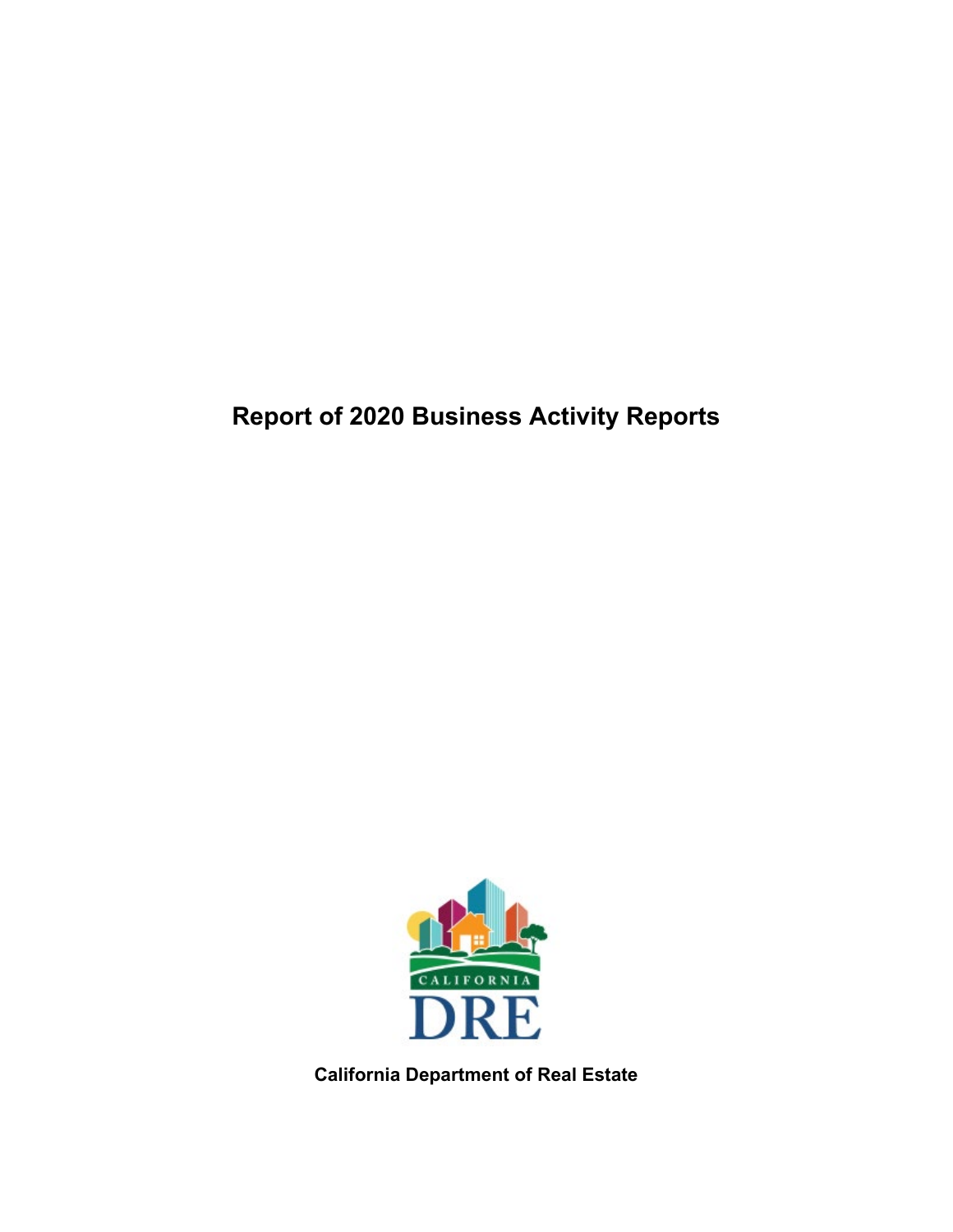# **Introduction**

Real estate licensees who conduct mortgage loan brokerage activities, and who arrange or sell notes secured by real property to primarily private investors, are required by the California Real Estate Law to submit specified quarterly and annual reports to the Department of Real Estate (DRE) when they meet a threshold level of loan origination or loan servicing activity.

One of the annual reports is the Business Activity Report, which contains information on the broker's business activities during the fiscal year, including loan originations, loans funded as a principal and resold, and information specific to loan servicing activity. The other annual report is the Trust Account Review, which contains information on the broker's trust fund activities during the fiscal year, including trust funds collected and trust account balances.

These Business Activity Reports and Trust Account Reviews are reviewed by the DRE, and the individual report statistics are then aggregated into this composite report which is made available to the public as required by Business and Professions Code Section 10232.2(f).

Questions about this report may be directed to:

Department of Real Estate Attn: Mortgage Loan Activities 1651 Exposition Boulevard Sacramento, CA 95815 Phone: (877) 373-4542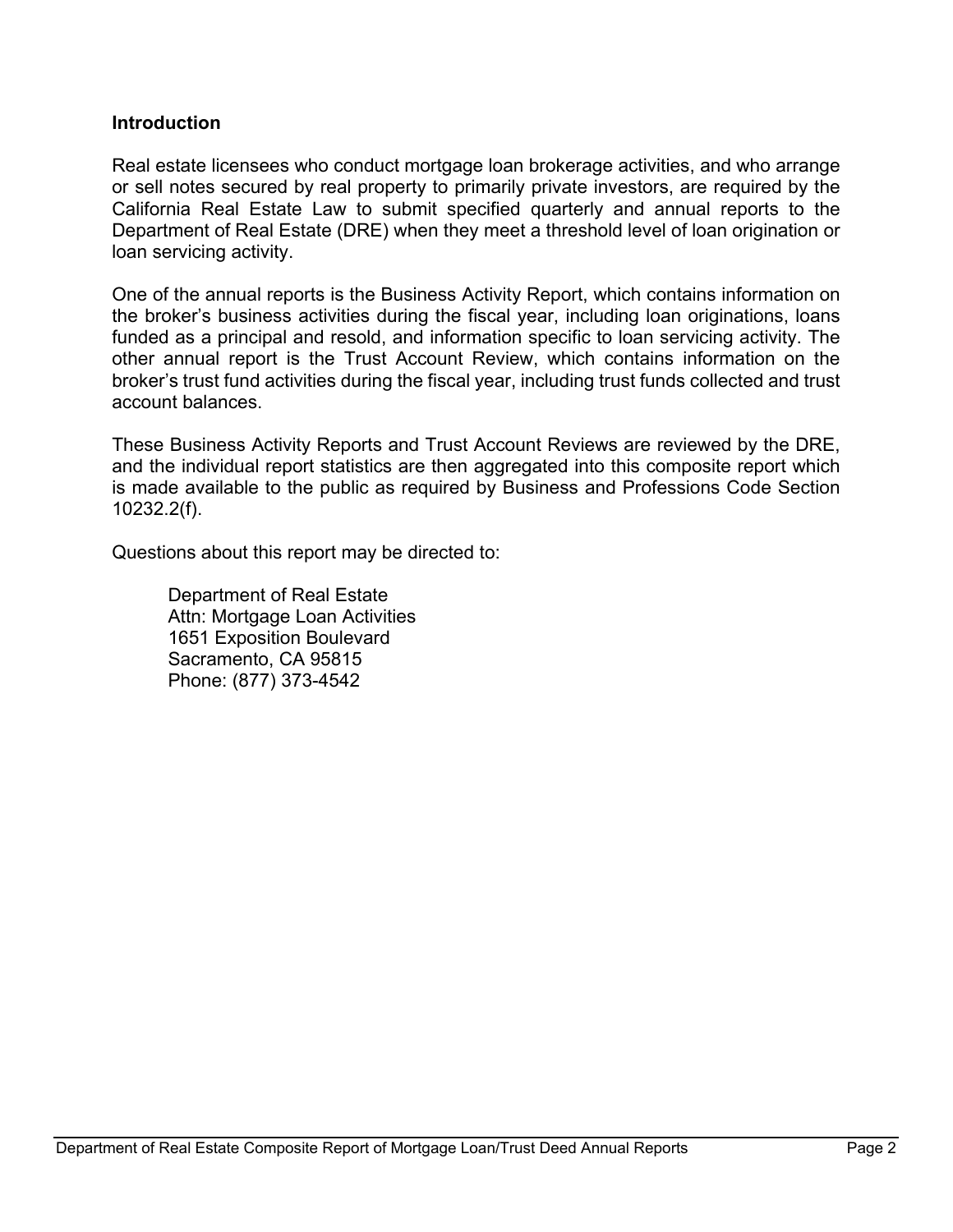## **Number of Reporting Brokers**

| Year | Number | Year | Number | Year | <b>Number</b> |
|------|--------|------|--------|------|---------------|
| 1993 | 376    | 2004 | 316    | 2015 | 336           |
| 1994 | 329    | 2005 | 336    | 2016 | 342           |
| 1995 | 290    | 2006 | 352    | 2017 | 342           |
| 1996 | 272    | 2007 | 352    | 2018 | 321           |
| 1997 | 235    | 2008 | 336    | 2019 | 316           |
| 1998 | 266    | 2009 | 362    | 2020 | 339           |
| 1999 | 265    | 2010 | 356    |      |               |
| 2000 | 284    | 2011 | 347    |      |               |
| 2001 | 300    | 2012 | 336    |      |               |
| 2002 | 300    | 2013 | 317    |      |               |
| 2003 | 304    | 2014 | 332    |      |               |

**Number of Reporting Multi-Lenders** (New category as of 1999)

| Year | <b>Number</b> | Year | Number | Year | <b>Number</b> |
|------|---------------|------|--------|------|---------------|
| 1999 | 139           | 2007 | 166    | 2015 | 137           |
| 2000 | 146           | 2008 | 153    | 2016 | 135           |
| 2001 | 159           | 2009 | 146    | 2017 | 130           |
| 2002 | 164           | 2010 | 137    | 2018 | 128           |
| 2003 | 163           | 2011 | 123    | 2019 | 132           |
| 2004 | 161           | 2012 | 124    | 2020 | 130           |
| 2005 | 164           | 2013 | 132    |      |               |
| 2006 | 173           | 2014 | 130    |      |               |

# **I. LOANS ORIGINATED AS AGENT (Section 10131(d))**

#### **Total Number**

| Year | <b>Article 7 Loans</b> | <b>Other Loans</b> | Year | <b>Article 7 Loans</b> | <b>Other Loans</b> |
|------|------------------------|--------------------|------|------------------------|--------------------|
| 1993 | 3,132                  | 54,052             | 2007 | 90                     | 11,008             |
| 1994 | 2,284                  | 33,431             | 2008 | 44                     | 6,355              |
| 1995 | 2,026                  | 15,330             | 2009 | 35                     | 5.761              |
| 1996 | 1,535                  | 11,571             | 2010 | 83                     | 5,852              |
| 1997 | 584                    | 7,451              | 2011 | 141                    | 6,085              |
| 1998 | 520                    | 9.786              | 2012 | 166                    | 8,032              |
| 1999 | 511                    | 11,407             | 2013 | 122                    | 8,789              |
| 2000 | 554                    | 10,602             | 2014 | 91                     | 9,104              |
| 2001 | 488                    | 9,904              | 2015 | 76                     | 6,120              |
| 2002 | 424                    | 13,718             | 2016 | 69                     | 11,347             |
| 2003 | 302                    | 14,868             | 2017 | 55                     | 8.134              |
| 2004 | 216                    | 16,153             | 2018 | 74                     | 11,543             |
| 2005 | 179                    | 18,193             | 2019 | 53                     | 20,605             |
| 2006 | 150                    | 15.339             | 2020 | 30                     | 31,294             |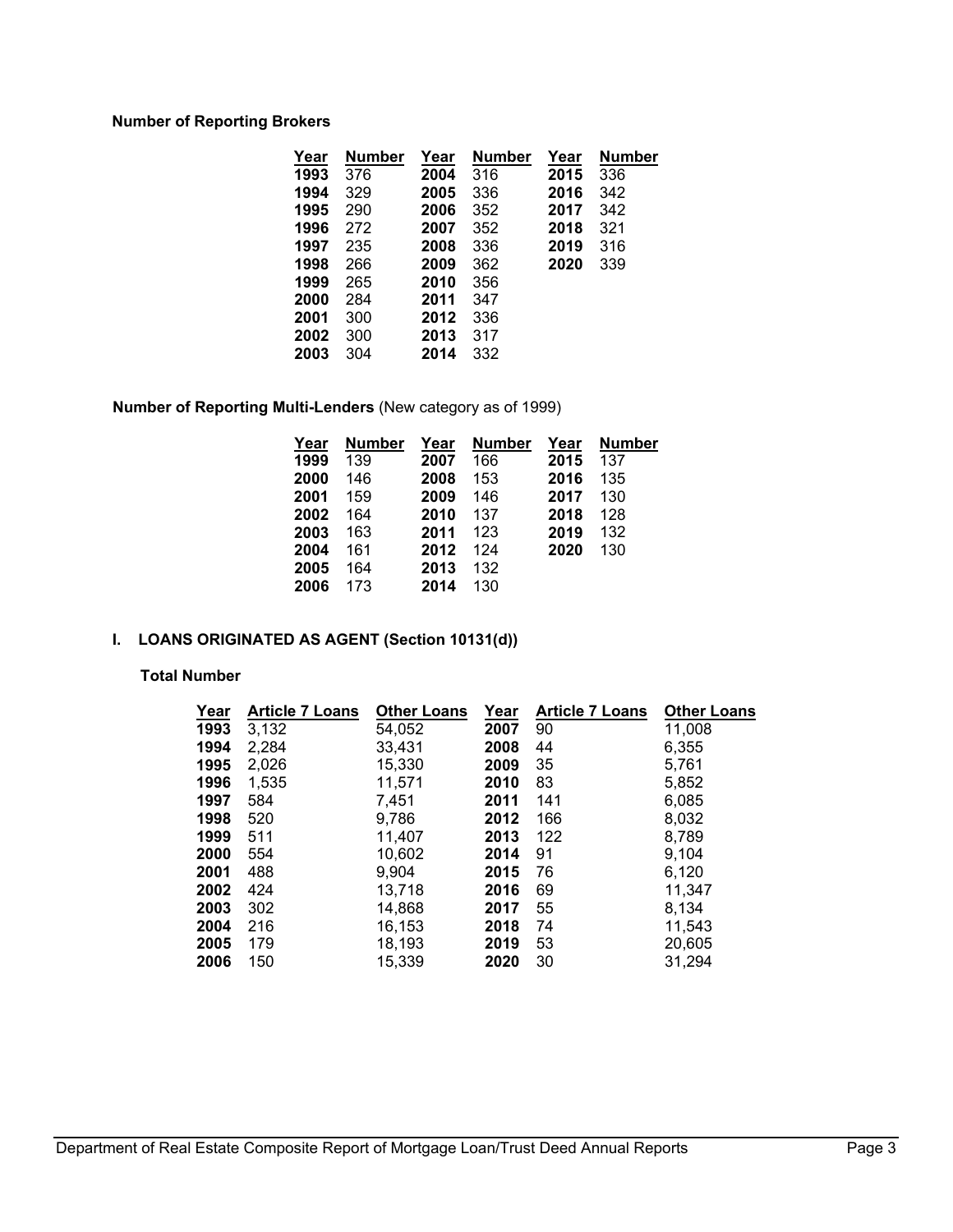# **Aggregate Principal Amount**

| Year | <b>Article 7 Loans</b> | <b>Other Loans</b> | Year | <b>Article 7 Loans</b> | <b>Other Loans</b> |
|------|------------------------|--------------------|------|------------------------|--------------------|
| 1993 | \$40,516,729           | \$7,527,402,859    | 2007 | \$1,474,205            | \$3,295,878,176    |
| 1994 | \$30.676.716           | \$4.662.875.657    | 2008 | \$1,795,280            | \$1,854,882,672    |
| 1995 | \$31,199,913           | \$2.209.872.953    | 2009 | \$695.160              | \$1,124,123,100    |
| 1996 | \$24.887.818           | \$1.278.603.031    | 2010 | \$1.697.067            | \$1.169.190.028    |
| 1997 | \$8.969.571            | \$965,696,691      | 2011 | \$3,049,139            | \$1,220,198,925    |
| 1998 | \$8,208,229            | \$1.453.015.738    | 2012 | \$3.472.276            | \$1,649,021,218    |
| 1999 | \$8.317.746            | \$2.061.484.817    | 2013 | \$2,376,803            | \$2,364,693,706    |
| 2000 | \$8.899.425            | \$1,973,990,575    | 2014 | \$1,520,658            | \$2,798,640,977    |
| 2001 | \$8.295.235            | \$1,926,499,358    | 2015 | \$1.157.890            | \$1,946,617,502    |
| 2002 | \$7.174.984            | \$3,130,092,119    | 2016 | \$1,1006,730           | \$4,105,116,992    |
| 2003 | \$5.997.036            | \$3.457.580.377    | 2017 | \$881,294              | \$3,830,873,211    |
| 2004 | \$4,289,182            | \$4.587.143.212    | 2018 | \$1,210,975            | \$5,836,416,945    |
| 2005 | \$2,929,970            | \$5.749.378.571    | 2019 | \$785,726              | \$9,628,017,108    |
| 2006 | \$2,407.663            | \$4,952,869,615    | 2020 | \$399.111              | \$14.421.249.064   |

#### **Commissions Received**

| Year | <b>Article 7 Loans</b> | <b>Other Loans</b> | Year | <b>Article 7 Loans</b> | <b>Other Loans</b> |
|------|------------------------|--------------------|------|------------------------|--------------------|
| 1993 | \$4.837.766            | \$167,350,067      | 2007 | \$59,224               | \$130,049,072      |
| 1994 | \$3.589.242            | \$88,822,171       | 2008 | \$29.808               | \$57,557,469       |
| 1995 | \$3,250,122            | \$67.744.345       | 2009 | \$36,418               | \$37.082.022       |
| 1996 | \$2,307,159            | \$53,459,831       | 2010 | \$90,843               | \$38,030,309       |
| 1997 | \$795.133              | \$39.611.565       | 2011 | \$207,141              | \$37.817.376       |
| 1998 | \$779,846              | \$51.571.204       | 2012 | \$237,248              | \$71,857,514       |
| 1999 | \$666,906              | \$64.309.429       | 2013 | \$128,441              | \$63,337,529       |
| 2000 | \$603,253              | \$70.033.962       | 2014 | \$207,464              | \$103,923,920      |
| 2001 | \$639,063              | \$69,631,284       | 2015 | \$100,250              | \$47.539.275       |
| 2002 | \$598,433              | \$97,149,222       | 2016 | \$588,029              | \$92,289,721       |
| 2003 | \$355,866              | \$134,040,886      | 2017 | \$57.445               | \$76.019.834       |
| 2004 | \$251,535              | \$156.197.092      | 2018 | \$60.199               | \$107,893,328      |
| 2005 | \$226,644              | \$184,272,059      | 2019 | \$33,227               | \$162,700,703      |
| 2006 | \$114,499              | \$172.208.294      | 2020 | \$18.513               | \$353.465.308      |
|      |                        |                    |      |                        |                    |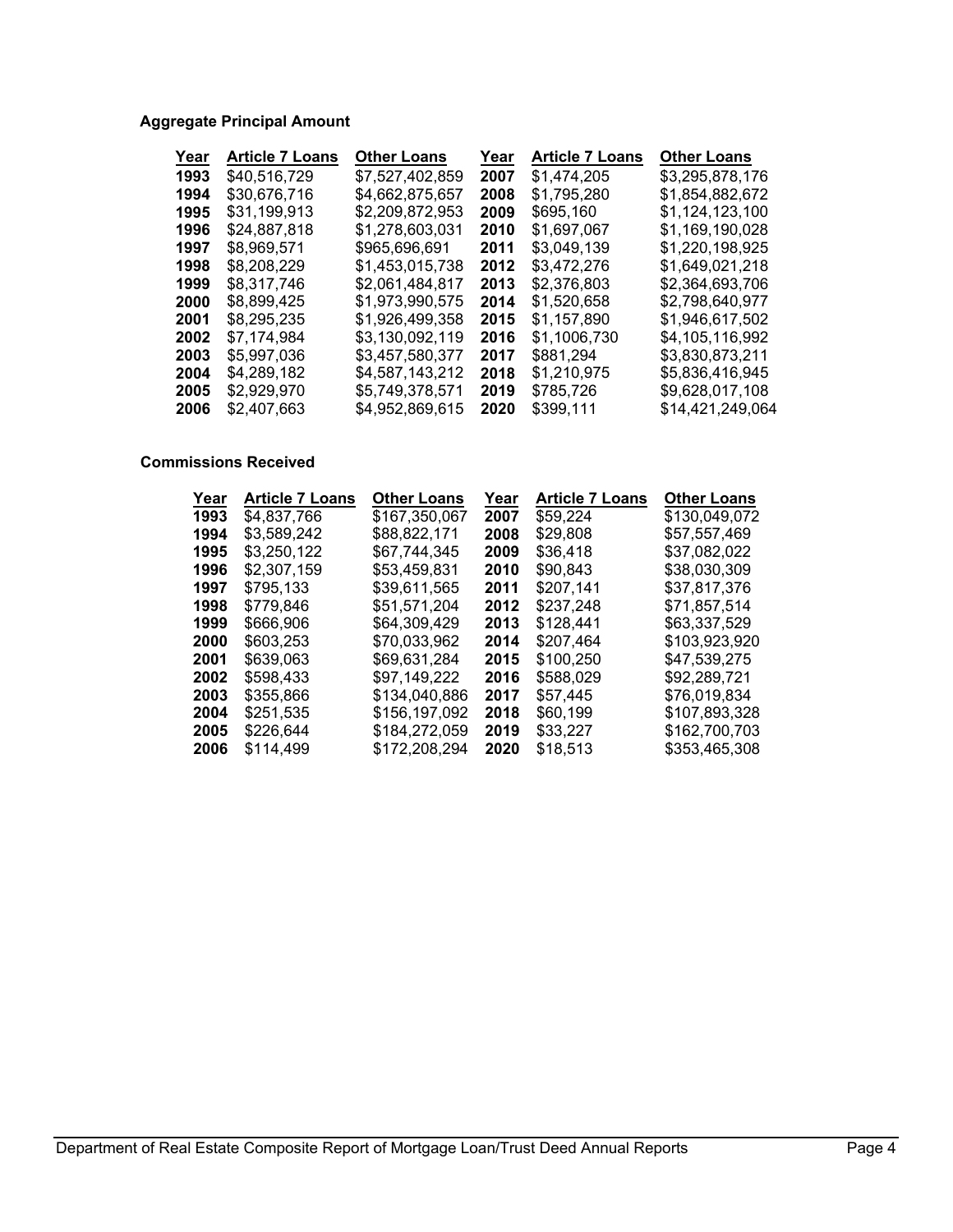## **A. Multiple Lender Loans (Fractionalized)**

#### **Number**

| Year | <b>Article 7 Loans</b> | <b>Other Loans</b> | Year | <b>Article 7 Loans</b> | <b>Other Loans</b> |
|------|------------------------|--------------------|------|------------------------|--------------------|
| 1993 | 317                    | 4,503              | 2007 | 2                      | 3,806              |
| 1994 | 360                    | 4,220              | 2008 | 2                      | 2,099              |
| 1995 | 248                    | 3,482              | 2009 | 1                      | 1,538              |
| 1996 | 133                    | 3,004              | 2010 | 4                      | 1,578              |
| 1997 | 85                     | 2,724              | 2011 | 10                     | 1,754              |
| 1998 | 45                     | 2,854              | 2012 | 16                     | 1,951              |
| 1999 | 17                     | 3,539              | 2013 | 14                     | 2,393              |
| 2000 | 44                     | 3,730              | 2014 | 3                      | 2,953              |
| 2001 | 22                     | 3.519              | 2015 | 3                      | 1,764              |
| 2002 | 20                     | 4,256              | 2016 | 4                      | 3,362              |
| 2003 | 5                      | 4,665              | 2017 | 2                      | 2,989              |
| 2004 | 6                      | 5,190              | 2018 | 4                      | 3,744              |
| 2005 | 1                      | 5,791              | 2019 | 0                      | 3,566              |
| 2006 | 4                      | 5,430              | 2020 | 0                      | 2,738              |

## **Aggregate Principal Amount**

| Year | <b>Article 7 Loans</b> | <b>Other Loans</b> | Year | <b>Article 7 Loans</b> | <b>Other Loans</b> |
|------|------------------------|--------------------|------|------------------------|--------------------|
| 1993 | \$5,158,646            | \$561,526,615      | 2007 | \$38,961               | \$1,508,029,158    |
| 1994 | \$5.683.719            | \$542.902.046      | 2008 | \$41.000               | \$734,758,940      |
| 1995 | \$4,102,618            | \$398,442,275      | 2009 | \$30,000               | \$359,558,303      |
| 1996 | \$2,311,010            | \$436,685,539      | 2010 | \$89,700               | \$399,222,720      |
| 1997 | \$1,633,437            | \$413.803.408      | 2011 | \$163,200              | \$445,265,948      |
| 1998 | \$723.025              | \$533.881.421      | 2012 | \$391.165              | \$582,374,288      |
| 1999 | \$326,700              | \$735,332,229      | 2013 | \$222,270              | \$846,384,152      |
| 2000 | \$1,014,200            | \$841,479,360      | 2014 | \$56,400               | \$1,069,670,731    |
| 2001 | \$586,501              | \$870,325,882      | 2015 | \$71.500               | \$632,274,472      |
| 2002 | \$486,000              | \$1.297.253.852    | 2016 | \$90,500               | \$1.528.853.218    |
| 2003 | \$147,894              | \$1,588,861,463    | 2017 | \$50,500               | \$1,506,934,284    |
| 2004 | \$105,000              | \$2,197,966,789    | 2018 | \$100,250              | \$1,723,237,732    |
| 2005 | \$17,650               | \$2,468,078,804    | 2019 | \$0                    | \$1,728,490,015    |
| 2006 | \$90,500               | \$2,434,028,274    | 2020 | \$0                    | \$1,881,625,294    |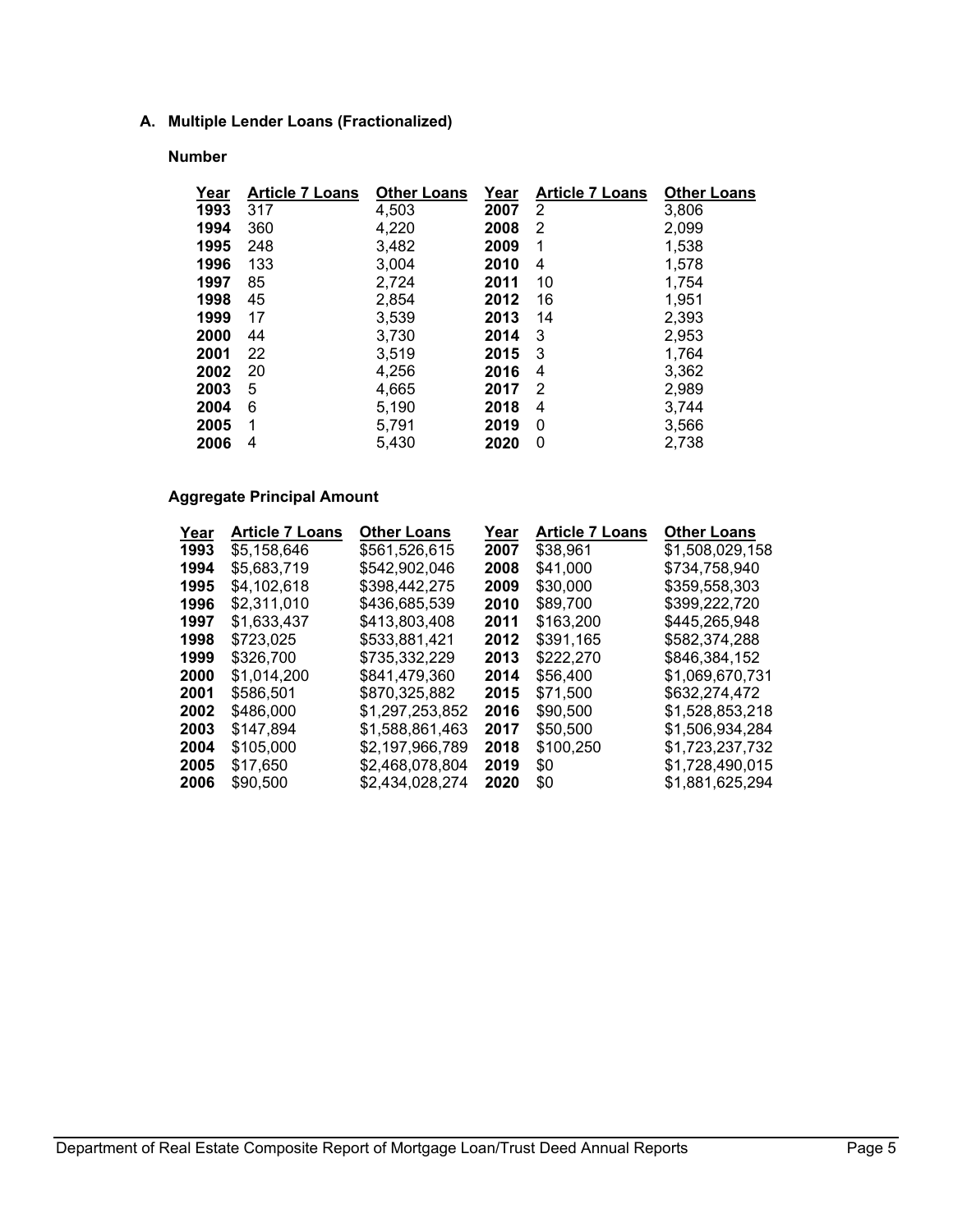| Year | <b>Article 7 Loans</b> | <b>Other Loans</b> | Year | <b>Article 7 Loans</b> | <b>Other Loans</b> |
|------|------------------------|--------------------|------|------------------------|--------------------|
| 1999 | 38                     | 11,538             | 2010 | 8                      | 5,801              |
| 2000 | 81                     | 12,436             | 2011 | 22                     | 6,333              |
| 2001 | 48                     | 10,946             | 2012 | 34                     | 6,770              |
| 2002 | 61                     | 14,389             | 2013 | 29                     | 8,626              |
| 2003 | 11                     | 14,532             | 2014 | 8                      | 9,965              |
| 2004 | 18                     | 15,624             | 2015 | 7                      | 6,358              |
| 2005 | 2                      | 19,008             | 2016 | 9                      | 11,847             |
| 2006 | 8                      | 52,151             | 2017 | 4                      | 59,268             |
| 2007 | 4                      | 18,293             | 2018 | 12                     | 11,583             |
| 2008 | 4                      | 9,851              | 2019 | 0                      | 11,714             |
| 2009 | 2                      | 5,864              | 2020 | 0                      | 9.414              |

**Total Number of Investors** (New category as of 1999)

#### **B. Loans to Refinance Loans Previously Negotiated by Reporting Broker or Affiliate**

**Number** 

| Year | <b>Article 7 Loans</b> | <b>Other Loans</b> | Year | <b>Article 7 Loans</b> | <b>Other Loans</b> |
|------|------------------------|--------------------|------|------------------------|--------------------|
| 1993 | 310                    | 2,167              | 2007 | 4                      | 52                 |
| 1994 | 254                    | 1,488              | 2008 | 4                      | 227                |
| 1995 | 241                    | 1,003              | 2009 | 1                      | 231                |
| 1996 | 98                     | 867                | 2010 | 1                      | 340                |
| 1997 | 45                     | 486                | 2011 | 0                      | 112                |
| 1998 | 27                     | 636                | 2012 | 3                      | 185                |
| 1999 | 24                     | 381                | 2013 | 1                      | 156                |
| 2000 | 15                     | 424                | 2014 | 2                      | 230                |
| 2001 | 23                     | 375                | 2015 | 1                      | 111                |
| 2002 | 33                     | 602                | 2016 | 0                      | 224                |
| 2003 | 5                      | 451                | 2017 | 0                      | 203                |
| 2004 | 4                      | 752                | 2018 | 1                      | 354                |
| 2005 | 1                      | 398                | 2019 | 0                      | 370                |
| 2006 | 11                     | 462                | 2020 | 0                      | 403                |

## **Aggregate Principal Amount**

| <b>Article 7 Loans</b> | <b>Other Loans</b> | Year | <b>Article 7 Loans</b> | <b>Other Loans</b> |
|------------------------|--------------------|------|------------------------|--------------------|
| \$4,636,329            | \$242,162,556      | 2007 | \$22,000               | \$243,246,954      |
| \$3.493.970            | \$158,723,490      | 2008 | \$100,500              | \$104,850,786      |
| \$3,424,306            | \$92,677,448       | 2009 | \$13,500               | \$87,014,346       |
| \$1.614.511            | \$93,826,506       | 2010 | \$25,000               | \$111,679,240      |
| \$731.350              | \$72.265.571       | 2011 | \$0                    | \$28.351.847       |
| \$516,004              | \$147,382,280      | 2012 | \$75,000               | \$65,988,381       |
| \$447.850              | \$70.349.694       | 2013 | \$20,000               | \$48.160.844       |
| \$296,200              | \$90,869,488       | 2014 | \$38,130               | \$97.606.557       |
| \$394,251              | \$102,793,907      | 2015 | \$18,000               | \$33,860,304       |
| \$563,850              | \$185,013,396      | 2016 | \$0                    | \$106,745,870      |
| \$85,300               | \$179,184,496      | 2017 | \$0                    | \$91,217,654       |
| \$99,500               | \$198,955,404      | 2018 | \$22,500               | \$175,108,830      |
| \$30,000               | \$251,259,562      | 2019 | \$0                    | \$219,443,621      |
| \$206,800              | \$317.055.175      | 2020 | \$0                    | \$219.384.116      |
|                        |                    |      |                        |                    |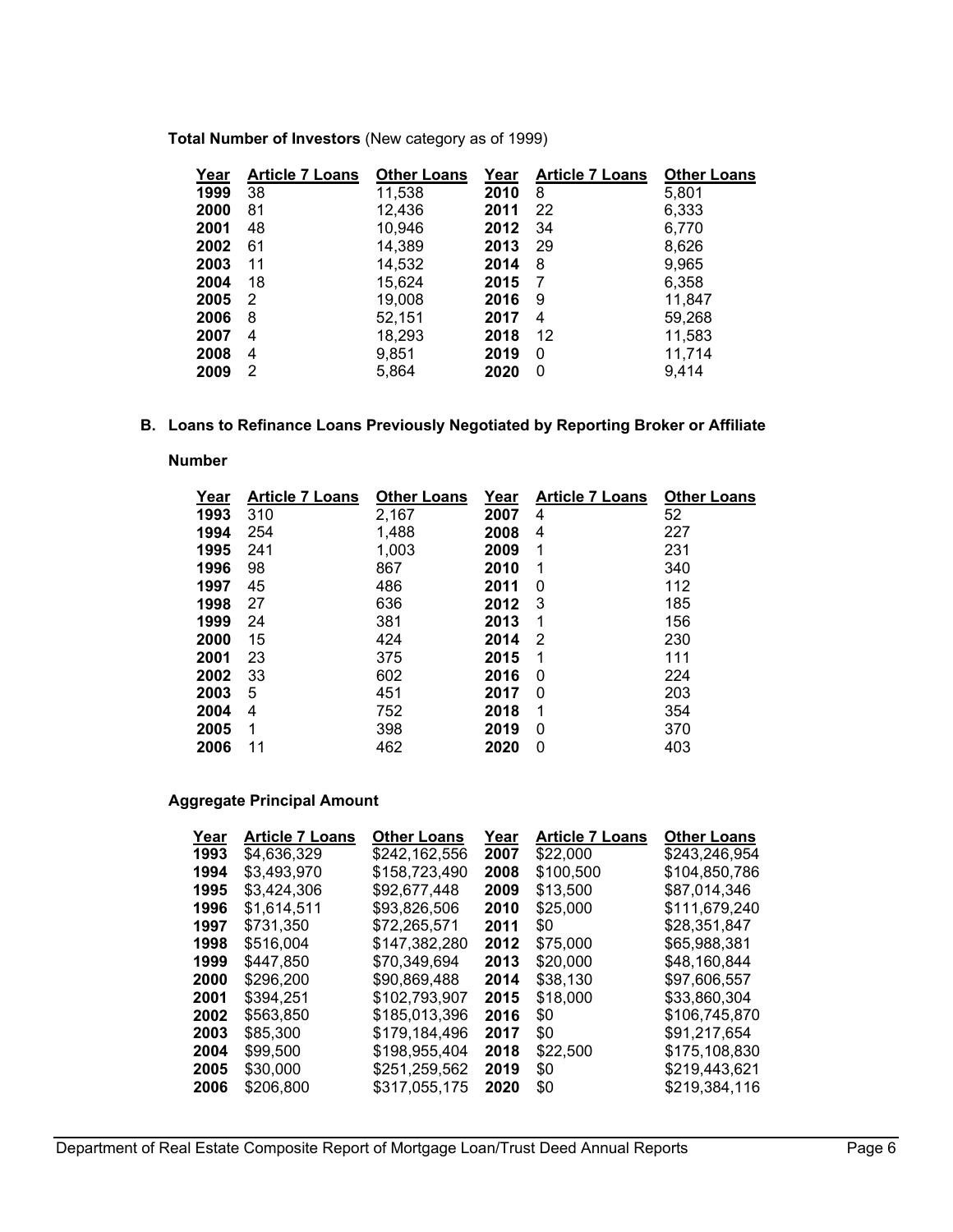## **C. Balloon Payment or Interest-Only Loans**

#### **Number**

| Year | <b>Article 7 Loans</b> | <b>Other Loans</b> | Year | <b>Article 7 Loans</b> | <b>Other Loans</b> |
|------|------------------------|--------------------|------|------------------------|--------------------|
| 1993 | 651                    | 8,313              | 2007 | 51                     | 7,855              |
| 1994 | 534                    | 7,572              | 2008 | 15                     | 4,491              |
| 1995 | 275                    | 6,402              | 2009 | 12                     | 3,692              |
| 1996 | 222                    | 6,204              | 2010 | 21                     | 3,984              |
| 1997 | 166                    | 5,031              | 2011 | 55                     | 4,483              |
| 1998 | 213                    | 5,925              | 2012 | 79                     | 5,190              |
| 1999 | 281                    | 7,203              | 2013 | 91                     | 7,233              |
| 2000 | 395                    | 7,854              | 2014 | 55                     | 7,885              |
| 2001 | 333                    | 6,902              | 2015 | 39                     | 5,370              |
| 2002 | 250                    | 8,523              | 2016 | 49                     | 9,063              |
| 2003 | 123                    | 8,704              | 2017 | 32                     | 6,495              |
| 2004 | 86                     | 9,995              | 2018 | 35                     | 9,771              |
| 2005 | 70                     | 10,908             | 2019 | 15                     | 8,779              |
| 2006 | 70                     | 10,520             | 2020 | 24                     | 6,777              |

#### **Aggregate Principal Amount (at maturity)**

| Year | Article 7 Loans | <b>Other Loans</b> | Year | <b>Article 7 Loans</b> | <b>Other Loans</b> |
|------|-----------------|--------------------|------|------------------------|--------------------|
| 1993 | \$10,032,361    | \$821,196,574      | 2007 | \$851,554              | \$2,454,319,124    |
| 1994 | \$8.120.927     | \$795,628,177      | 2008 | \$303,467              | \$1,408,983,031    |
| 1995 | \$4,144,323     | \$772,239,127      | 2009 | \$187,444              | \$726,572,127      |
| 1996 | \$3,229,830     | \$737,656,224      | 2010 | \$394,823              | \$790,170,519      |
| 1997 | \$2,832,975     | \$693.710.307      | 2011 | \$1,055,770            | \$887,103,608      |
| 1998 | \$3,476,331     | \$818,946,295      | 2012 | \$1,431,785            | \$1,195,808,465    |
| 1999 | \$4,258,813     | \$1.301.778.150    | 2013 | \$850,141              | \$1,927,962,034    |
| 2000 | \$6.587.478     | \$1,462,076,714    | 2014 | \$453,916              | \$2,508,604,340    |
| 2001 | \$6,040,723     | \$1,361,707,212    | 2015 | \$368,109              | \$1,768,610,775    |
| 2002 | \$4.370.620     | \$1.882.607.746    | 2016 | \$461,456              | \$3,356,892,437    |
| 2003 | \$2,655,382     | \$2,300,940,125    | 2017 | \$391,566              | \$3,100,831,184    |
| 2004 | \$1,794,729     | \$4,286,577,638    | 2018 | \$373,194              | \$4,814,806,725    |
| 2005 | \$1,200,189     | \$3,885,629,067    | 2019 | \$72.109               | \$3,969,531,950    |
| 2006 | \$1,208,365     | \$3,690,845,973    | 2020 | \$272,252              | \$3,307,738,446    |

**D. Loans covered under Financial Code Section 4970** (New category as of 2007)

**Number** 

| Year | <b>Article 7 Loans</b> | <b>Other Loans</b> |      | Year Article 7 Loans | <b>Other Loans</b> |
|------|------------------------|--------------------|------|----------------------|--------------------|
| 2007 | 24                     | 284                | 2015 | 27                   | 493                |
| 2008 | 12                     | 217                | 2016 | 20                   | 1.017              |
| 2009 |                        | 277                | 2017 | 19                   | 481                |
| 2010 | -3                     | 179                | 2018 | $\mathbf 1$          | 594                |
| 2011 | 10                     | 243                | 2019 | 21                   | 631                |
| 2012 | 16                     | 358                | 2020 | 0                    | 495                |
| 2013 |                        | 735                |      |                      |                    |
| 2014 |                        | 333                |      |                      |                    |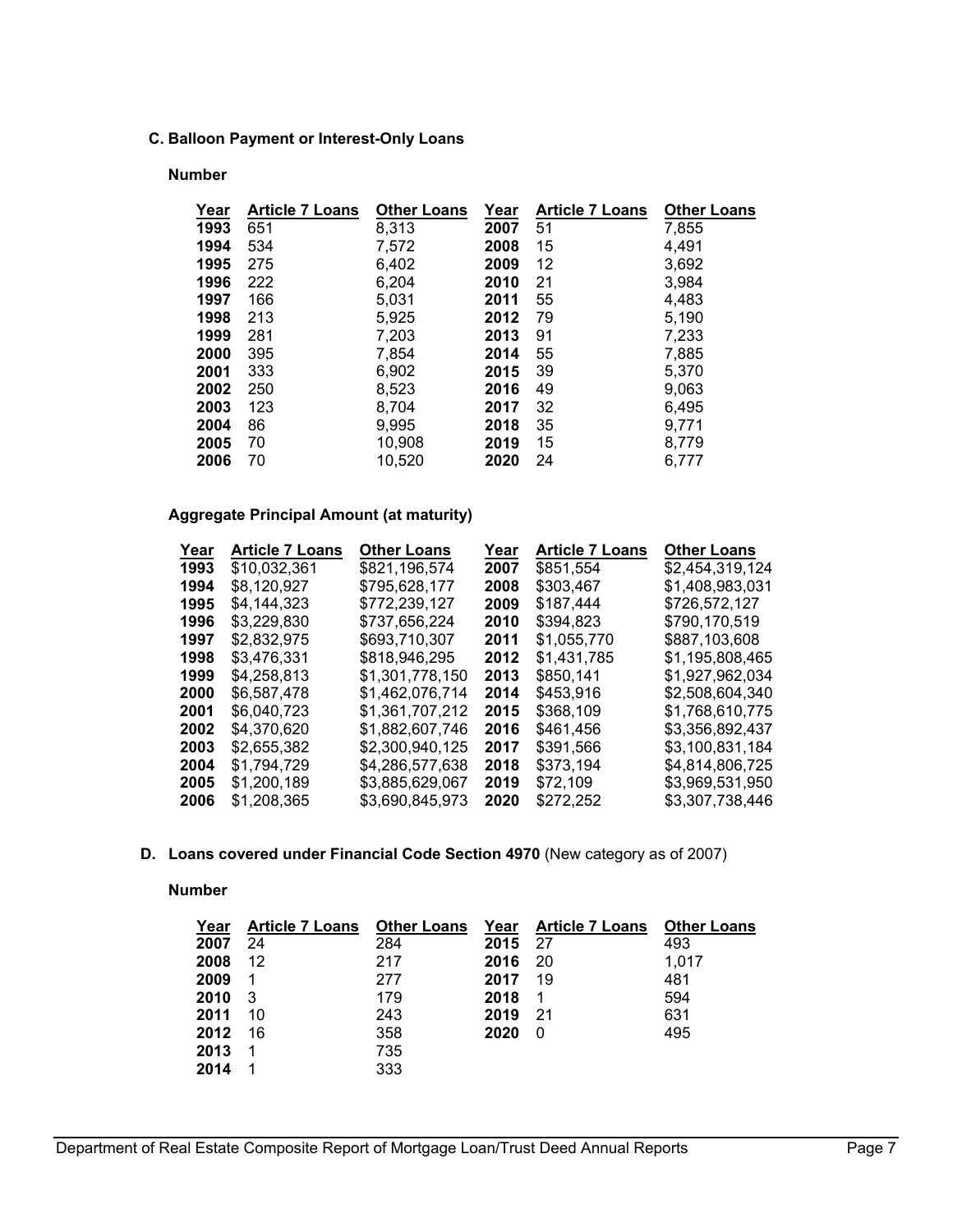## **Aggregate Principal Amount**

| Year | <b>Article 7 Loans</b> | <b>Other Loans</b> | Year | <b>Article 7 Loans</b> | <b>Other Loans</b> |
|------|------------------------|--------------------|------|------------------------|--------------------|
| 2007 | \$379,725              | \$35,918,357       | 2015 | \$474,100              | \$171,451,738      |
| 2008 | \$176,580              | \$40,886,453       | 2016 | \$622,075              | \$267,422,332      |
| 2009 | \$18,500               | \$47,804,335       | 2017 | \$338,525              | \$108,857,825      |
| 2010 | \$50,700               | \$29,040,412       | 2018 | \$28,000               | \$198,958,725      |
| 2011 | \$212,564              | \$31,906,655       | 2019 | \$442,100              | \$221,788,918      |
| 2012 | \$340,775              | \$59,034,468       | 2020 | \$0                    | \$160,901,566      |
| 2013 | \$23,000               | \$293,598,918      |      |                        |                    |
| 2014 | \$27,000               | \$65,353,249       |      |                        |                    |

# **ll. LOANS ORIGINATED AS PRINCIPAL (FUNDED BY BROKER) FOR RESALE (Section 10131.1)**

#### **Total Number**

| Year | <b>Article 7 Loans</b> | <b>Other Loans</b> | Year | <b>Article 7 Loans</b> | <b>Other Loans</b> |
|------|------------------------|--------------------|------|------------------------|--------------------|
| 1993 | 1,752                  | 50,302             | 2007 | 9                      | 1,870              |
| 1994 | 1,751                  | 42,373             | 2008 | 0                      | 885                |
| 1995 | 1,383                  | 3,990              | 2009 | 10                     | 643                |
| 1996 | 1,022                  | 3,870              | 2010 | 8                      | 562                |
| 1997 | 260                    | 1,743              | 2011 | 5                      | 525                |
| 1998 | 417                    | 2,963              | 2012 | 2                      | 1,034              |
| 1999 | 261                    | 3,933              | 2013 | 0                      | 881                |
| 2000 | 153                    | 4,366              | 2014 | 0                      | 1,388              |
| 2001 | 157                    | 4.028              | 2015 | 1                      | 1,350              |
| 2002 | 42                     | 2,342              | 2016 | 3                      | 3,003              |
| 2003 | 46                     | 2,368              | 2017 | 0                      | 2,857              |
| 2004 | 22                     | 2,663              | 2018 | 0                      | 2,482              |
| 2005 | 22                     | 2,297              | 2019 | 0                      | 2,092              |
| 2006 | 19                     | 1,884              | 2020 | 0                      | 1,375              |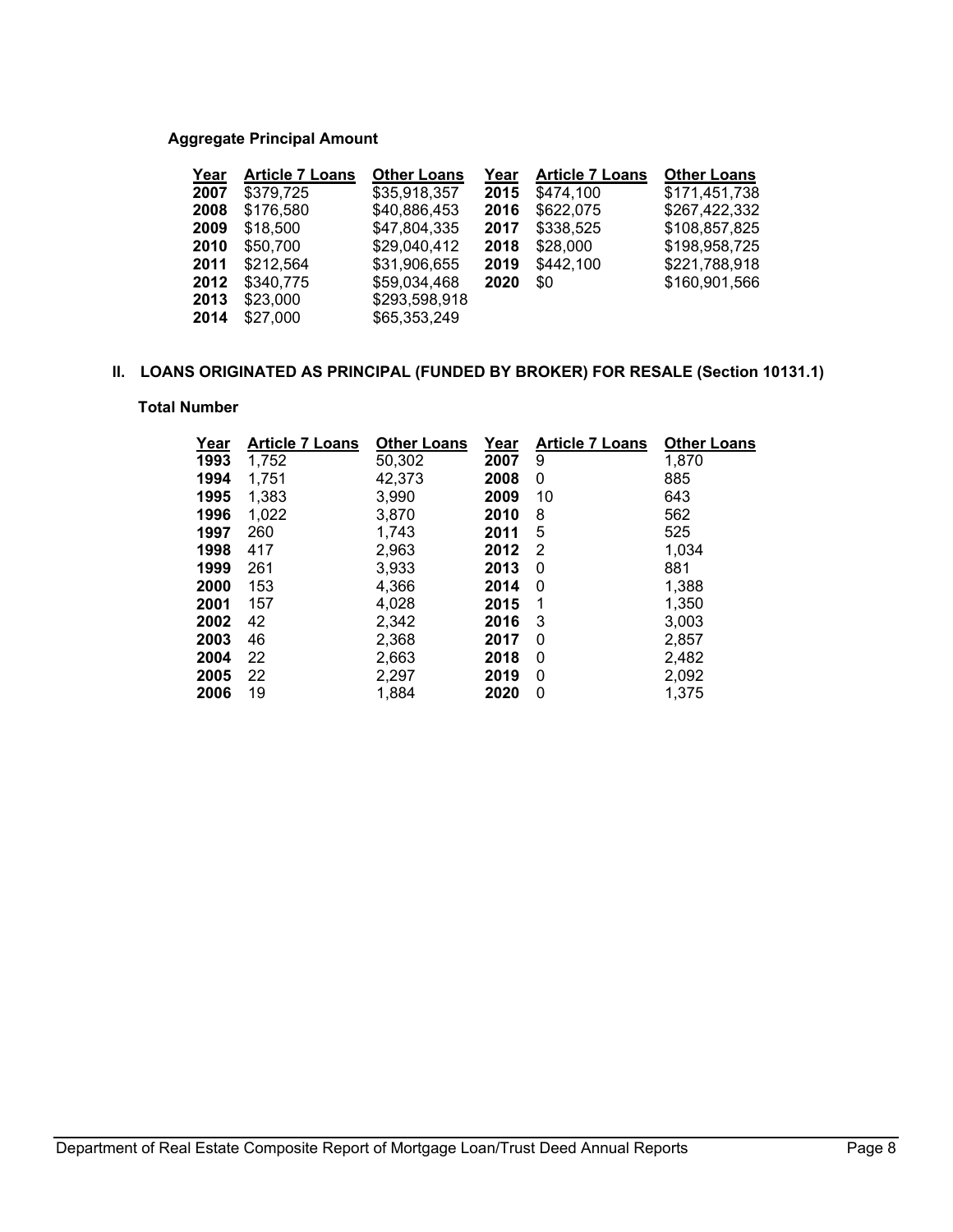# **Aggregate Principal Amount**

| Year | <b>Article 7 Loans</b> | <b>Other Loans</b> | Year | <b>Article 7 Loans</b> | <b>Other Loans</b> |
|------|------------------------|--------------------|------|------------------------|--------------------|
| 1993 | \$23,663,664           | \$6,528,024,240    | 2007 | \$131.630              | \$579,752,771      |
| 1994 | \$23,583,076           | \$5,397,648,308    | 2008 | \$0                    | \$295,097,129      |
| 1995 | \$18,231,932           | \$339,450,848      | 2009 | \$238,000              | \$140,723,544      |
| 1996 | \$14,454,763           | \$363,474,119      | 2010 | \$165,700              | \$151,551,779      |
| 1997 | \$3,356,018            | \$254,118,462      | 2011 | \$110,700              | \$99,674,931       |
| 1998 | \$5,382,034            | \$477.072.674      | 2012 | \$26,900               | \$201,825,309      |
| 1999 | \$3,338,902            | \$669,966,107      | 2013 | \$0                    | \$202,972,201      |
| 2000 | \$1.987.967            | \$814.548.241      | 2014 | \$0                    | \$383,634,070      |
| 2001 | \$1.932.324            | \$813.011.551      | 2015 | \$25,000               | \$403.869.316      |
| 2002 | \$693,846              | \$378,775,999      | 2016 | \$63,000               | \$1,098,345,387    |
| 2003 | \$552.976              | \$463,436,721      | 2017 | \$0                    | \$1,199,167,494    |
| 2004 | \$337,018              | \$620,859,005      | 2018 | \$0                    | \$1,011,493,288    |
| 2005 | \$306,300              | \$652,648,589      | 2019 | \$0                    | \$971,172,909      |
| 2006 | \$243,500              | \$599.879.009      | 2020 | \$0                    | \$708.073.333      |

#### **Loan Origination or Other Fees in Lieu of Commission**

| Year | <b>Article 7 Loans</b> | <b>Other Loans</b> | Year | <b>Article 7 Loans</b> | <b>Other Loans</b> |
|------|------------------------|--------------------|------|------------------------|--------------------|
| 1993 | \$2,205,130            | \$81,114,242       | 2007 | \$6,555                | \$18,842,228       |
| 1994 | \$2,046,550            | \$56,482,231       | 2008 | \$0                    | \$8,833,014        |
| 1995 | \$1,608,343            | \$18.340.628       | 2009 | \$9,920                | \$4,518,208        |
| 1996 | \$1,285,294            | \$18,669,368       | 2010 | \$7,327                | \$2,815,346        |
| 1997 | \$191.570              | \$10.948.689       | 2011 | \$9,225                | \$3.049.672        |
| 1998 | \$344,307              | \$11,401,286       | 2012 | \$2,052                | \$4,221,509        |
| 1999 | \$201,334              | \$20,489,645       | 2013 | \$0                    | \$100,209,635      |
| 2000 | \$144.630              | \$24,389,899       | 2014 | \$0                    | \$80,087,473       |
| 2001 | \$119,941              | \$26.513.667       | 2015 | \$1,000                | \$57.351.126       |
| 2002 | \$57,794               | \$15,364,820       | 2016 | \$2,850                | \$230,892,480      |
| 2003 | \$28,457               | \$15,478,813       | 2017 | \$0                    | \$92,778,071       |
| 2004 | \$15,036               | \$21,123,260       | 2018 | \$0                    | \$176.132.636      |
| 2005 | \$12,160               | \$25,210,795       | 2019 | \$0                    | \$501,211,110      |
| 2006 | \$10.360               | \$19.231.467       | 2020 | \$0                    | \$11.205.185       |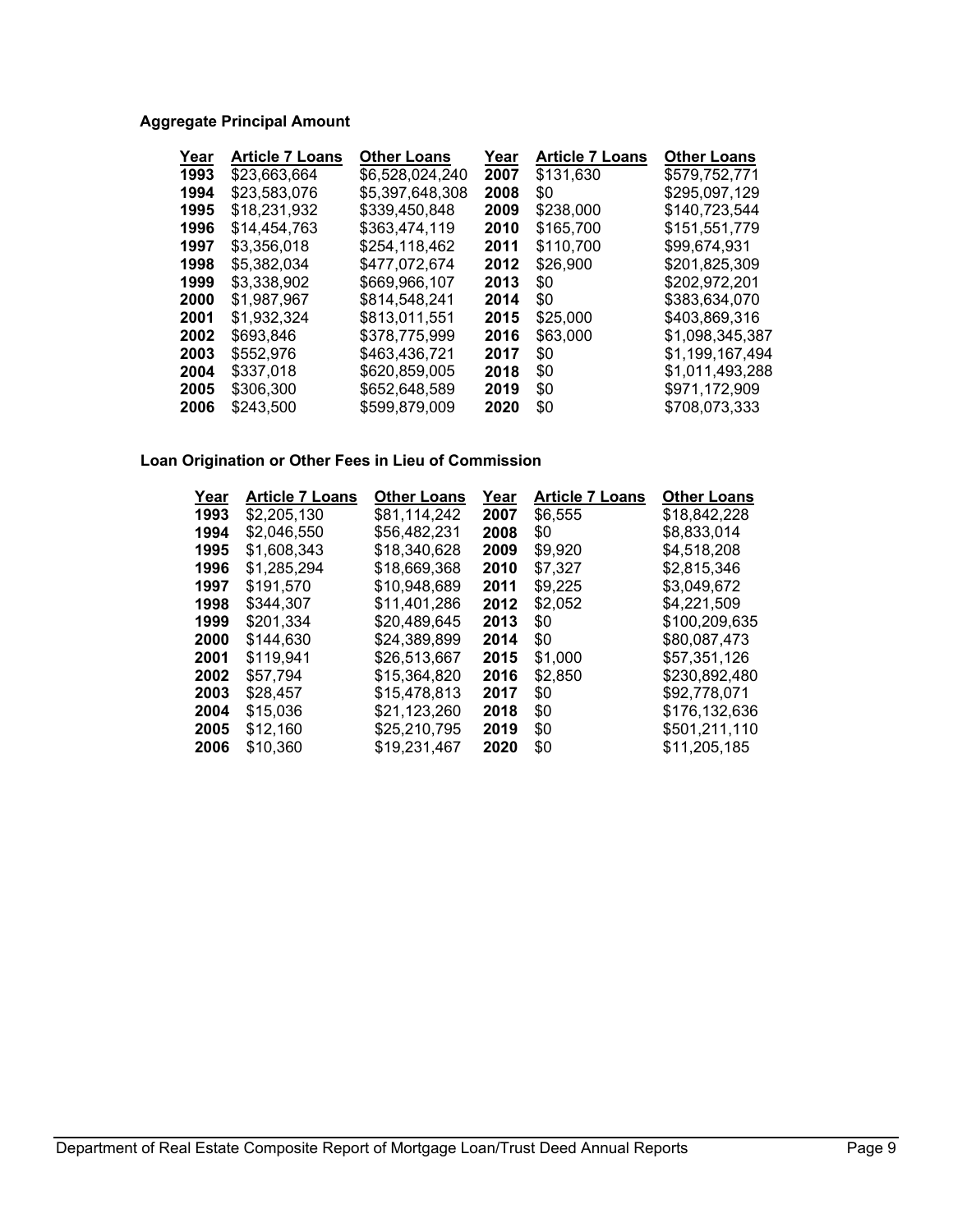**A. Loans to Refinance Loans Previously Negotiated by Reporting Broker or Affiliate**

#### **Numbers**

| Year | <b>Article 7 Loans</b> | <b>Other Loans</b> | Year | <b>Article 7 Loans</b> | <b>Other Loans</b> |
|------|------------------------|--------------------|------|------------------------|--------------------|
| 1993 | 105                    | 3,559              | 2007 | 0                      | 60                 |
| 1994 | 92                     | 384                | 2008 | 0                      | 35                 |
| 1995 | 13                     | 198                | 2009 | 0                      | 31                 |
| 1996 | 10                     | 265                | 2010 | 0                      | 40                 |
| 1997 | 34                     | 126                | 2011 | 0                      | 13                 |
| 1998 | 32                     | 447                | 2012 | 0                      | 21                 |
| 1999 | 20                     | 520                | 2013 | 0                      | 30                 |
| 2000 | 11                     | 489                | 2014 | 0                      | 88                 |
| 2001 | 7                      | 641                | 2015 | 0                      | 15                 |
| 2002 | 4                      | 66                 | 2016 | 0                      | 48                 |
| 2003 | 0                      | 102                | 2017 | 0                      | 40                 |
| 2004 |                        | 73                 | 2018 | 0                      | 63                 |
| 2005 | 2                      | 52                 | 2019 | 0                      | 115                |
| 2006 |                        | 71                 | 2020 | 0                      | 31                 |

## **Aggregate Principal Amount**

| <b>Article 7 Loans</b> | <b>Other Loans</b> | Year | <b>Article 7 Loans</b> | <b>Other Loans</b> |
|------------------------|--------------------|------|------------------------|--------------------|
| \$1,672,349            | \$471,010,356      | 2007 | \$0                    | \$17,742,700       |
| \$1,299,406            | \$55,474,333       | 2008 | \$0                    | \$15,606,305       |
| \$177.800              | \$40.122.228       | 2009 | \$0                    | \$4.970.718        |
| \$127,300              | \$33,503,608       | 2010 | \$0                    | \$8,250,250        |
| \$478.195              | \$35,185,274       | 2011 | \$0                    | \$2,445,995        |
| \$584.560              | \$80.364.365       | 2012 | \$0                    | \$5,245,200        |
| \$295,228              | \$82.912.120       | 2013 | \$0                    | \$10.341.824       |
| \$177,111              | \$128,409,200      | 2014 | \$0                    | \$45,271,861       |
| \$111.200              | \$148.728.010      | 2015 | \$0                    | \$7.128.000        |
| \$98,000               | \$16,577,250       | 2016 | \$0                    | \$19.392.000       |
| \$0                    | \$25,404,495       | 2017 | \$0                    | \$21,861,095       |
| \$30,000               | \$18,456,205       | 2018 | \$0                    | \$44,051,660       |
| \$45,200               | \$11,292,000       | 2019 | \$0                    | \$48,493,726       |
| \$7,000                | \$24.761.346       | 2020 | \$0                    | \$17,996,300       |
|                        |                    |      |                        |                    |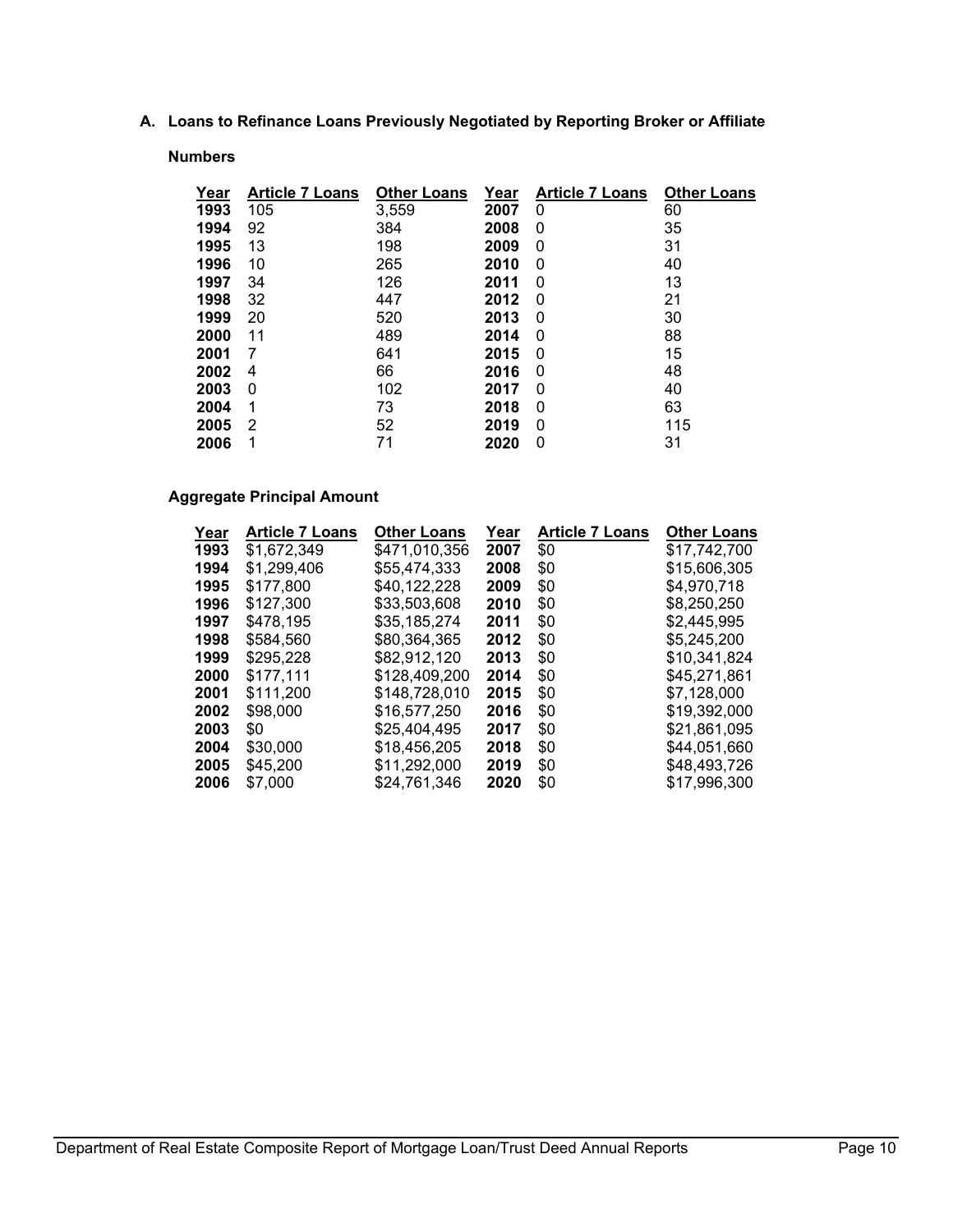## **B. Balloon Payment or Interest-Only Loans**

## **Number**

| Year | <b>Article 7 Loans</b> | <b>Other Loans</b> | Year | <b>Article 7 Loans</b> | <b>Other Loans</b> |
|------|------------------------|--------------------|------|------------------------|--------------------|
| 1993 | 445                    | 5,896              | 2007 | 6                      | 1,777              |
| 1994 | 211                    | 3.579              | 2008 | 0                      | 579                |
| 1995 | 46                     | 1,283              | 2009 | 1                      | 427                |
| 1996 | 86                     | 1.401              | 2010 | 7                      | 353                |
| 1997 | 48                     | 1.114              | 2011 | 3                      | 459                |
| 1998 | 38                     | 1,488              | 2012 | 0                      | 1,032              |
| 1999 | 81                     | 1,950              | 2013 | 0                      | 983                |
| 2000 | 65                     | 1,837              | 2014 | 0                      | 1,619              |
| 2001 | 123                    | 1,160              | 2015 | 0                      | 1,298              |
| 2002 | 17                     | 1,837              | 2016 | 1                      | 2,683              |
| 2003 | 29                     | 1,750              | 2017 | 0                      | 2,224              |
| 2004 | 6                      | 1,900              | 2018 | 0                      | 2,236              |
| 2005 | 13                     | 2,195              | 2019 | 0                      | 1,988              |
| 2006 | 14                     | 1,533              | 2020 | 0                      | 1.461              |

## **Aggregate Principal Amount (at maturity)**

| Year | <b>Article 7 Loans</b> | <b>Other Loans</b> | Year | <b>Article 7 Loans</b> | <b>Other Loans</b> |
|------|------------------------|--------------------|------|------------------------|--------------------|
| 1993 | \$6,573,374            | \$687,128,253      | 2007 | \$74,419               | \$542,987,481      |
| 1994 | \$3,081,903            | \$452.952.818      | 2008 | \$0                    | \$235,694,134      |
| 1995 | \$727.866              | \$156,090,079      | 2009 | \$22.220               | \$96,205,118       |
| 1996 | \$1,222,464            | \$183,053,950      | 2010 | \$136,185              | \$77,004,911       |
| 1997 | \$871,468              | \$190,109,318      | 2011 | \$64,206               | \$90,132,540       |
| 1998 | \$501,755              | \$173.163.678      | 2012 | \$0                    | \$200,970,667      |
| 1999 | \$1,020,987            | \$378,238,445      | 2013 | \$0                    | \$223,986,571      |
| 2000 | \$836,831              | \$445,528,740      | 2014 | \$0                    | \$465,681,504      |
| 2001 | \$1,370,897            | \$321,438,730      | 2015 | \$0                    | \$387,715,988      |
| 2002 | \$302,797              | \$301,131,293      | 2016 | \$23,000               | \$978.612.176      |
| 2003 | \$373,499              | \$344,888,890      | 2017 | \$0                    | \$826,333,055      |
| 2004 | \$74.303               | \$454.093.530      | 2018 | \$0                    | \$734,126,251      |
| 2005 | \$210,527              | \$612,899,313      | 2019 | \$0                    | \$760,980.497      |
| 2006 | \$149,908              | \$515,492,114      | 2020 | \$0                    | \$517,905,207      |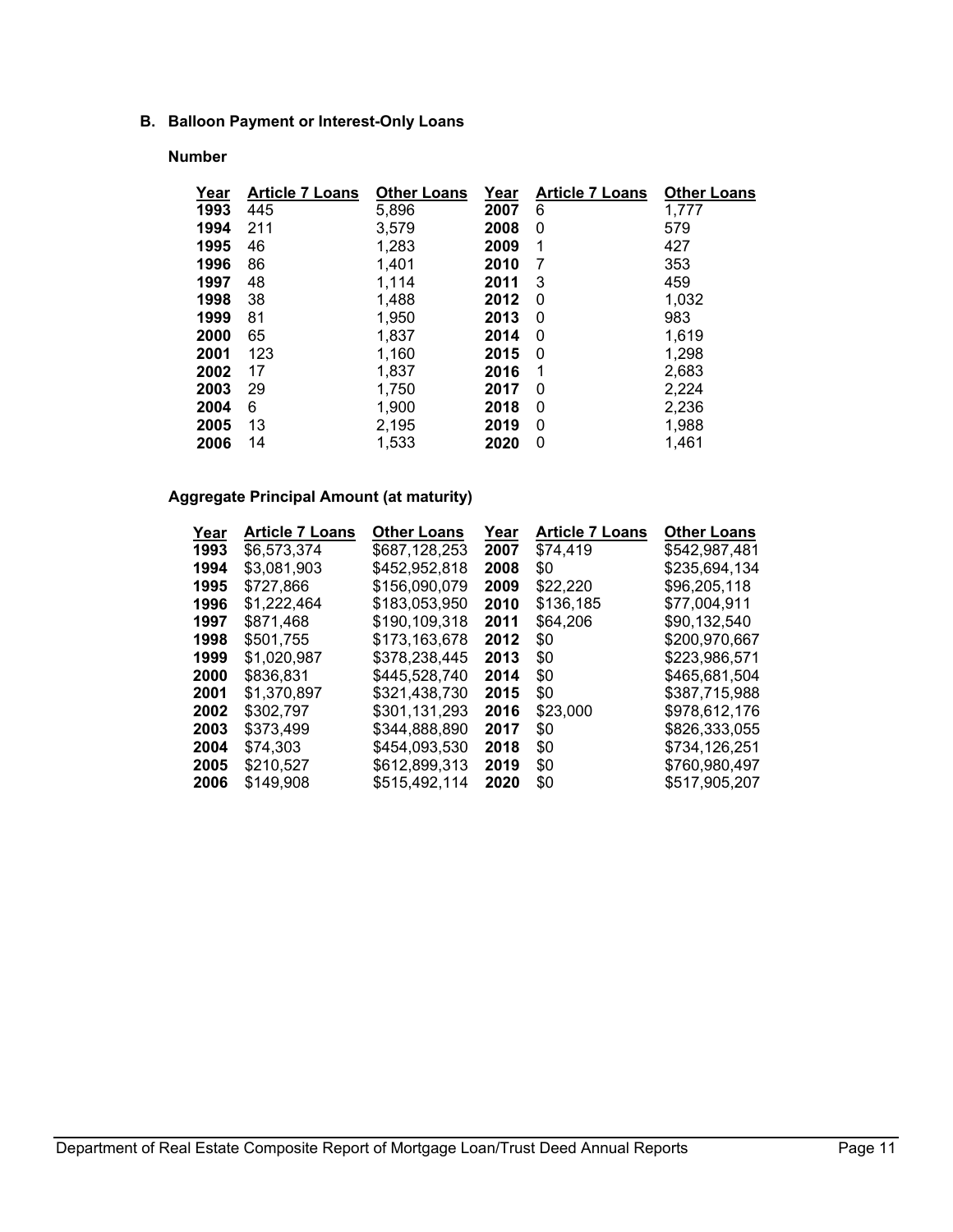## **C. Principal (Broker Funded) Loans Resold**

# **1. Single Purchaser**

#### **Number**

| Year<br><b>Article 7 Loans</b><br><b>Other Loans</b><br>Year<br><b>Article 7 Loans</b> | <b>Other Loans</b> |
|----------------------------------------------------------------------------------------|--------------------|
| 1993<br>1,456<br>41,665<br>2007<br>4                                                   | 744                |
| 1994<br>1,220<br>34,544<br>2008<br>0                                                   | 291                |
| 1995<br>1,269<br>864<br>2009<br>8                                                      | 235                |
| 1,480<br>484<br>1996<br>9<br>2010                                                      | 292                |
| 186<br>645<br>5<br>1997<br>2011                                                        | 214                |
| 1,916<br>1998<br>324<br>2012<br>1                                                      | 330                |
| 2,280<br>198<br>1999<br>2013<br>0                                                      | 456                |
| 3,025<br>2000<br>107<br>2014<br>0                                                      | 1,011              |
| 3,209<br>2001<br>2015<br>60<br>1                                                       | 365                |
| 18<br>742<br>2002<br>2016<br>0                                                         | 1,961              |
| 932<br>2003<br>16<br>2017<br>0                                                         | 2,040              |
| 17<br>1,009<br>2004<br>2018<br>0                                                       | 1,612              |
| 1,042<br>10<br>0<br>2005<br>2019                                                       | 1,143              |
| 2006<br>11<br>820<br>2020<br>0                                                         | 808                |

# **Aggregate Selling Price**

| Year | <b>Article 7 Loans</b> | <b>Other Loans</b> | Year | <b>Article 7 Loans</b> | <b>Other Loans</b> |
|------|------------------------|--------------------|------|------------------------|--------------------|
| 1993 | \$18,300,969           | \$5,408,877,513    | 2007 | \$50,000               | \$162,639,843      |
| 1994 | \$14,017,995           | \$4,414,045,616    | 2008 | \$0                    | \$83,221,798       |
| 1995 | \$8.673.530            | \$82.568.984       | 2009 | \$184,000              | \$35,187,536       |
| 1996 | \$5.232.556            | \$112,141,532      | 2010 | \$204,700              | \$79.020.931       |
| 1997 | \$2,225,387            | \$72,648,462       | 2011 | \$110,700              | \$35,179,028       |
| 1998 | \$4,024,062            | \$379.945.439      | 2012 | \$20,000               | \$53,902,912       |
| 1999 | \$2.490.658            | \$429,009,817      | 2013 | \$0                    | \$85,190,263       |
| 2000 | \$1,444,653            | \$519,979,202      | 2014 | \$0                    | \$280,042,617      |
| 2001 | \$948,002              | \$643.007.092      | 2015 | \$25,000               | \$70,060,299       |
| 2002 | \$256,935              | \$116,691,136      | 2016 | \$0                    | \$732,292,301      |
| 2003 | \$252,184              | \$146,321,183      | 2017 | \$0                    | \$798.977.076      |
| 2004 | \$275,648              | \$197,185,260      | 2018 | \$0                    | \$560,970,474      |
| 2005 | \$148,000              | \$167,669,433      | 2019 | \$0                    | \$745,533,331      |
| 2006 | \$189,000              | \$174,493,605      | 2020 | \$0                    | \$411,442,414      |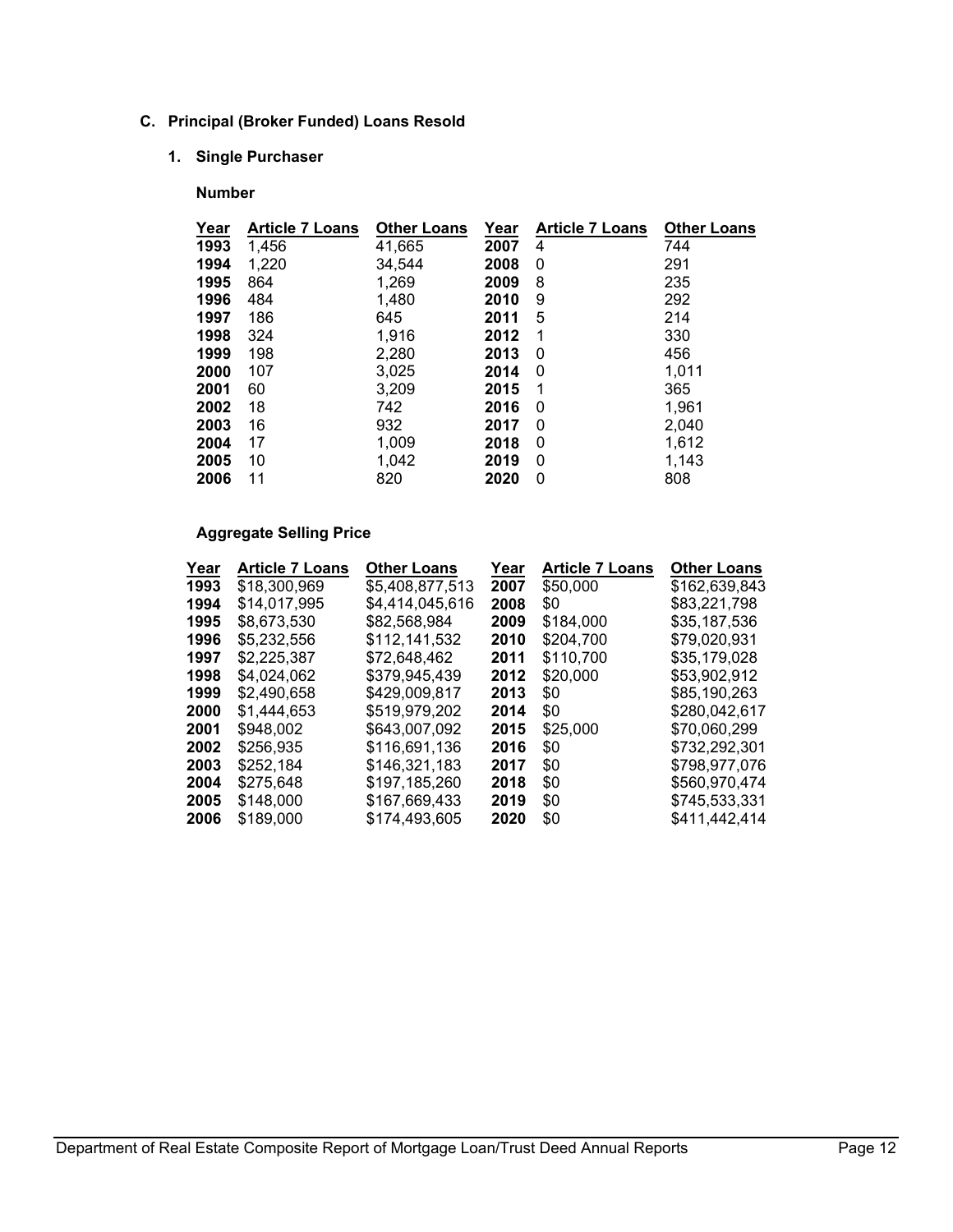## **2. Multiple Purchasers (Fractionalized)**

## **Number**

| Year | <b>Article 7 Loans</b> | <b>Other Loans</b> | <u>Year</u> | <b>Article 7 Loans</b> | <b>Other Loans</b> |
|------|------------------------|--------------------|-------------|------------------------|--------------------|
| 1993 | 41                     | 929                | 2007        | 0                      | 618                |
| 1994 | 43                     | 913                | 2008        | 0                      | 296                |
| 1995 | 25                     | 646                | 2009        | 0                      | 196                |
| 1996 | 54                     | 720                | 2010        | $\theta$               | 116                |
| 1997 | 34                     | 693                | 2011        | 0                      | 160                |
| 1998 | 22                     | 863                | 2012        | 0                      | 229                |
| 1999 | 17                     | 1,016              | 2013        | 0                      | 265                |
| 2000 | 16                     | 1,021              | 2014        | 0                      | 407                |
| 2001 | 26                     | 678                | 2015        | 0                      | 332                |
| 2002 | 10                     | 851                | 2016        | 0                      | 393                |
| 2003 | 0                      | 776                | 2017        | 0                      | 362                |
| 2004 | 0                      | 887                | 2018        | 0                      | 582                |
| 2005 | 0                      | 864                | 2019        | 0                      | 545                |
| 2006 | 0                      | 719                | 2020        | 0                      | 432                |

## **Aggregate Selling Price**

| Year | <b>Article 7 Loans</b> | <b>Other Loans</b> | Year | <b>Article 7 Loans</b> | <b>Other Loans</b> |
|------|------------------------|--------------------|------|------------------------|--------------------|
| 1993 | \$773,723              | \$147,750,514      | 2007 | \$0                    | \$201,835,779      |
| 1994 | \$541,736              | \$168,259,624      | 2008 | \$0                    | \$108,182,561      |
| 1995 | \$394.578              | \$110.564.348      | 2009 | \$0                    | \$38,288,390       |
| 1996 | \$935,971              | \$116,791,795      | 2010 | \$0                    | \$30.450.341       |
| 1997 | \$680,385              | \$145,041,584      | 2011 | \$0                    | \$48,997,569       |
| 1998 | \$359,450              | \$160,191,618      | 2012 | \$0                    | \$67,197,898       |
| 1999 | \$268.409              | \$168.214.220      | 2013 | \$0                    | \$71.130.850       |
| 2000 | \$219,000              | \$228,479,003      | 2014 | \$0                    | \$138,474,787      |
| 2001 | \$311.650              | \$152,109,025      | 2015 | \$0                    | \$118.150.380      |
| 2002 | \$175,900              | \$181,180,967      | 2016 | \$0                    | \$180,230,740      |
| 2003 | \$0                    | \$237,982,684      | 2017 | \$0                    | \$166,246,775      |
| 2004 | \$0                    | \$301,614,767      | 2018 | \$0                    | \$182,205,648      |
| 2005 | \$0                    | \$358,070,270      | 2019 | \$0                    | \$276.874.561      |
| 2006 | \$0                    | \$298,786,047      | 2020 | \$0                    | \$237.754.704      |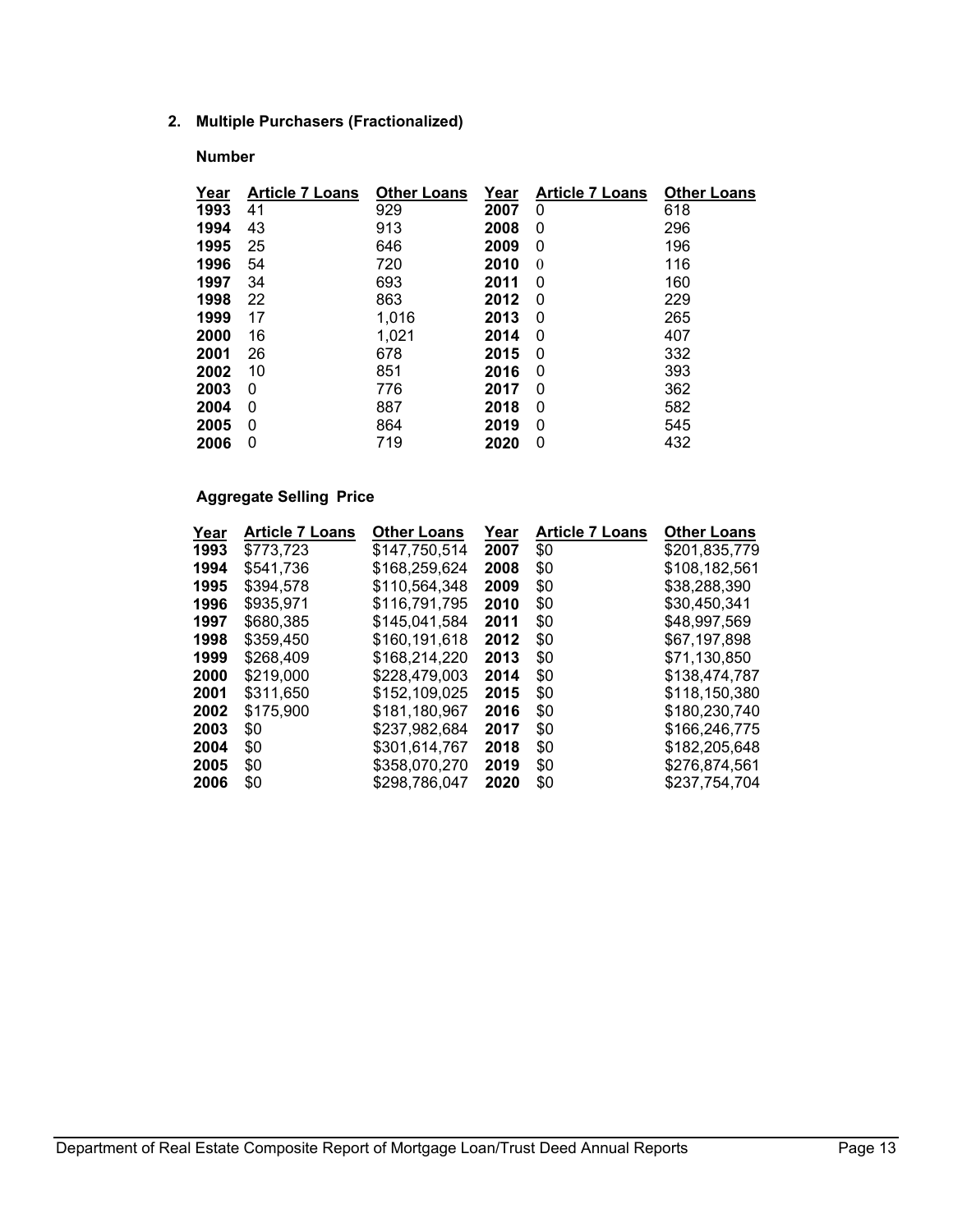**D. Loans Covered under Financial Code Section 4970** (New category as of 2007)

#### **Number**

| Year | <b>Article 7 Loans</b> | <b>Other Loans</b> |      | Year Article 7 Loans | <b>Other Loans</b> |
|------|------------------------|--------------------|------|----------------------|--------------------|
| 2007 | 3                      | 26                 | 2015 | 0                    | 180                |
| 2008 |                        | 25                 | 2016 | -2                   | 187                |
| 2009 | 0                      | 14                 | 2017 | 0                    | 50                 |
| 2010 | 0                      | 13                 | 2018 | 0                    | 19                 |
| 2011 |                        | 23                 | 2019 | 0                    | 60                 |
| 2012 | 0                      | 8                  | 2020 | 0                    | 98                 |
| 2013 | 0                      | 12                 |      |                      |                    |
| 2014 |                        |                    |      |                      |                    |

# **Aggregate Principal Amount**

| <b>Article 7 Loans</b> | <b>Other Loans</b> | Year | <b>Article 7 Loans</b> | <b>Other Loans</b> |
|------------------------|--------------------|------|------------------------|--------------------|
| \$30.730               | \$4,179,040        | 2015 | 0                      | \$30,070,316       |
| \$0                    | \$4,657,688        | 2016 | \$38,000               | \$35,917,859       |
| \$0                    | \$3.194.682        | 2017 | \$0                    | \$13,267,574       |
| \$0                    | \$2,066,750        | 2018 | \$0                    | \$3,888,800        |
| \$0                    | \$3,692,200        | 2019 | \$0                    | \$6,677,909        |
| \$0                    | \$1,394,500        | 2020 | \$0                    | \$14,147,200       |
| \$0                    | \$2,463,754        |      |                        |                    |
| \$0                    | \$1,194,000        |      |                        |                    |
|                        |                    |      |                        |                    |

#### **III. COSTS AND EXPENSES CHARGED TO BORROWERS IN ORIGINATED LOAN TRANSACTIONS**

#### **Total Amount**

| Year | <b>Article 7 Loans</b> | <b>Other Loans</b> | Year | <b>Article 7 Loans</b> | <b>Other Loans</b> |
|------|------------------------|--------------------|------|------------------------|--------------------|
| 1993 | \$3,240,963            | \$93,520,110       | 2007 | \$58,191               | \$74,094,204       |
| 1994 | \$2,362,295            | \$54,562,226       | 2008 | \$17,346               | \$43,848,389       |
| 1995 | \$4.342.546            | \$39,622,089       | 2009 | \$31,840               | \$33,018,222       |
| 1996 | \$2.511.622            | \$47,061,137       | 2010 | \$87,809               | \$36,411,120       |
| 1997 | \$450,564              | \$24.539.661       | 2011 | \$169,394              | \$53,015,625       |
| 1998 | \$651.529              | \$38.989.956       | 2012 | \$77.800               | \$41,204,725       |
| 1999 | \$436.445              | \$50.490.254       | 2013 | \$89,849               | \$79,839,604       |
| 2000 | \$460.141              | \$46,188,040       | 2014 | \$297,262              | \$99,270,489       |
| 2001 | \$393,427              | \$38.770.707       | 2015 | \$128,880              | \$72,134,246       |
| 2002 | \$351,512              | \$49,891,557       | 2016 | \$643.117              | \$167.973.076      |
| 2003 | \$149,630              | \$67,262,864       | 2017 | \$70,549               | \$185,582,899      |
| 2004 | \$112,686              | \$84.101.785       | 2018 | \$88,327               | \$177,485,742      |
| 2005 | \$72,066               | \$111,839,396      | 2019 | \$54,595               | \$161,168,323      |
| 2006 | \$65,162               | \$88.167.506       | 2020 | \$24,818               | \$301,093,574      |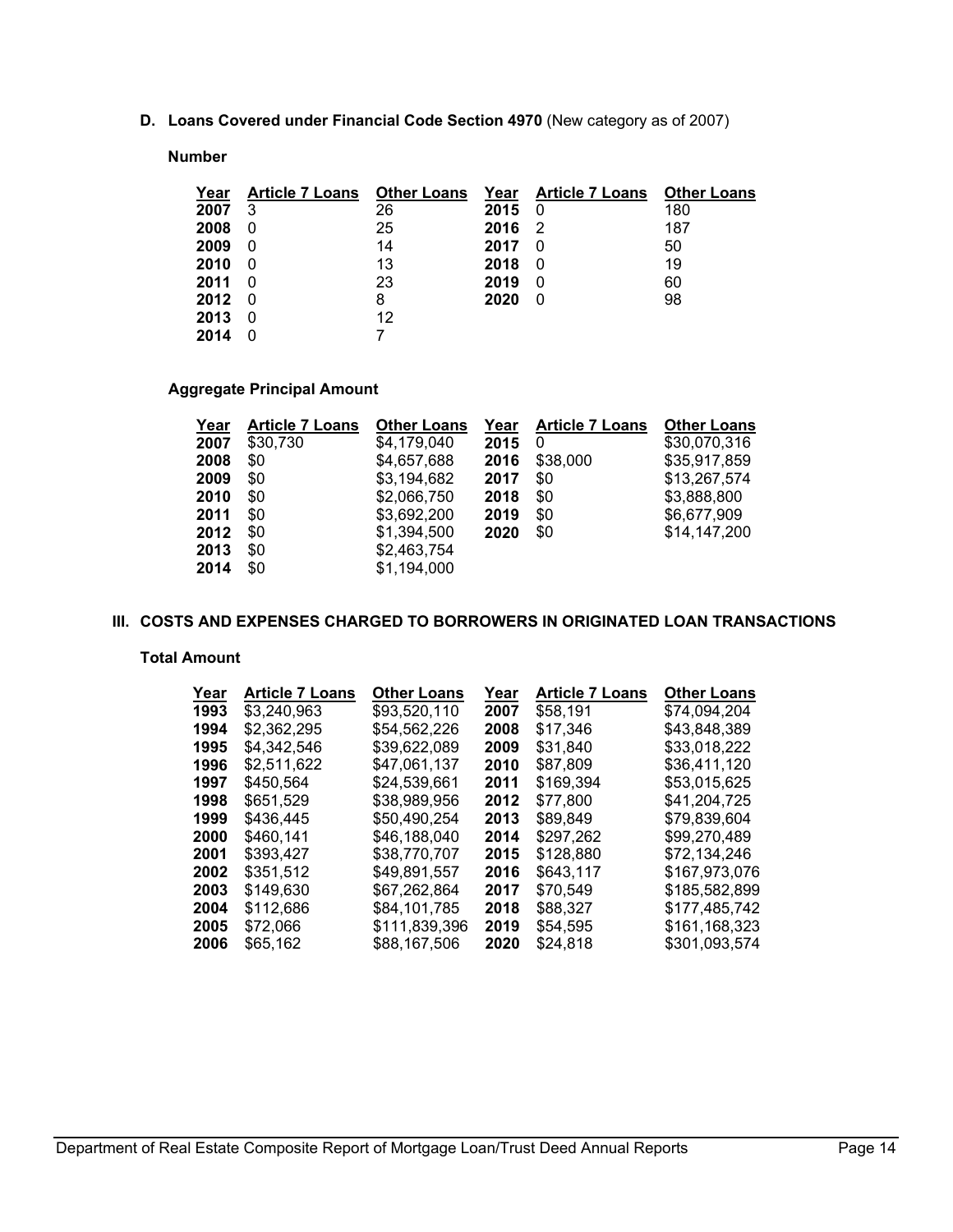## **Retained by Broker Affiliate for Services**

| Year | <b>Article 7 Loans</b> | <b>Other Loans</b> | Year | <b>Article 7 Loans</b> | <b>Other Loans</b> |
|------|------------------------|--------------------|------|------------------------|--------------------|
| 1993 | \$1.693.381            | \$41,192,203       | 2007 | \$29.993               | \$31,136,994       |
| 1994 | \$1,332,404            | \$26.791.169       | 2008 | \$5,695                | \$18,763,729       |
| 1995 | \$3,804,789            | \$25,318,399       | 2009 | \$11,860               | \$15,088,982       |
| 1996 | \$2.203.582            | \$31,109,025       | 2010 | \$22.417               | \$14.388.650       |
| 1997 | \$248,615              | \$8,581,603        | 2011 | \$70,896               | \$19,110,702       |
| 1998 | \$230,429              | \$14.265.084       | 2012 | \$69.127               | \$16,341,664       |
| 1999 | \$189.601              | \$19.125.633       | 2013 | \$30.442               | \$13.435.237       |
| 2000 | \$248,424              | \$20,273,548       | 2014 | \$32,098               | \$19,215,663       |
| 2001 | \$211,298              | \$15,902,807       | 2015 | \$7.211                | \$11.957.795       |
| 2002 | \$184.536              | \$21.549.426       | 2016 | \$30.375               | \$24.666.812       |
| 2003 | \$80,729               | \$24,098,026       | 2017 | \$45,464               | \$21,830,106       |
| 2004 | \$67.937               | \$35.931.325       | 2018 | \$30.740               | \$31,166,973       |
| 2005 | \$38,499               | \$51,910,901       | 2019 | \$2,615                | \$32,776,514       |
| 2006 | \$26,796               | \$40,636,041       | 2020 | \$4,328                | \$24,261,498       |
|      |                        |                    |      |                        |                    |

#### **IV. LOANS FOR BROKER'S USE OR BENEFIT (Section 10231.2)**

**Total Amount**

| <b>Year</b> | Number | Year | <b>Number</b> | Year | <b>Number</b> |
|-------------|--------|------|---------------|------|---------------|
| 1993        | 343    | 2004 | 58            | 2015 | 4             |
| 1994        | 325    | 2005 | 102           | 2016 | 118           |
| 1995        | 31     | 2006 | 30            | 2017 | 13            |
| 1996        | 19     | 2007 | 46            | 2018 | 38            |
| 1997        | 27     | 2008 | 20            | 2019 | 8             |
| 1998        | 34     | 2009 | 7             | 2020 | 56            |
| 1999        | 69     | 2010 | 14            |      |               |
| 2000        | 47     | 2011 | 15            |      |               |
| 2001        | 19     | 2012 | 5             |      |               |
| 2002        | 62     | 2013 | 21            |      |               |
| 2003        | 37     | 2014 | 4             |      |               |
|             |        |      |               |      |               |

**Number of Fractionalized Loans** (New category as of 1999)

| Year | <b>Number</b> | Year | <b>Number</b> | Year | <b>Number</b> |
|------|---------------|------|---------------|------|---------------|
| 1999 | 35            | 2007 | 1             | 2015 | 0             |
| 2000 | 8             | 2008 | 1             | 2016 | 5             |
| 2001 | 4             | 2009 | 2             | 2017 | 3             |
| 2002 | 1             | 2010 | 0             | 2018 | 0             |
| 2003 | 4             | 2011 | 0             | 2019 | 0             |
| 2004 | 0             | 2012 | 0             | 2020 | 0             |
| 2005 |               | 2013 | 0             |      |               |
| 2006 | 4             | 2014 |               |      |               |
|      |               |      |               |      |               |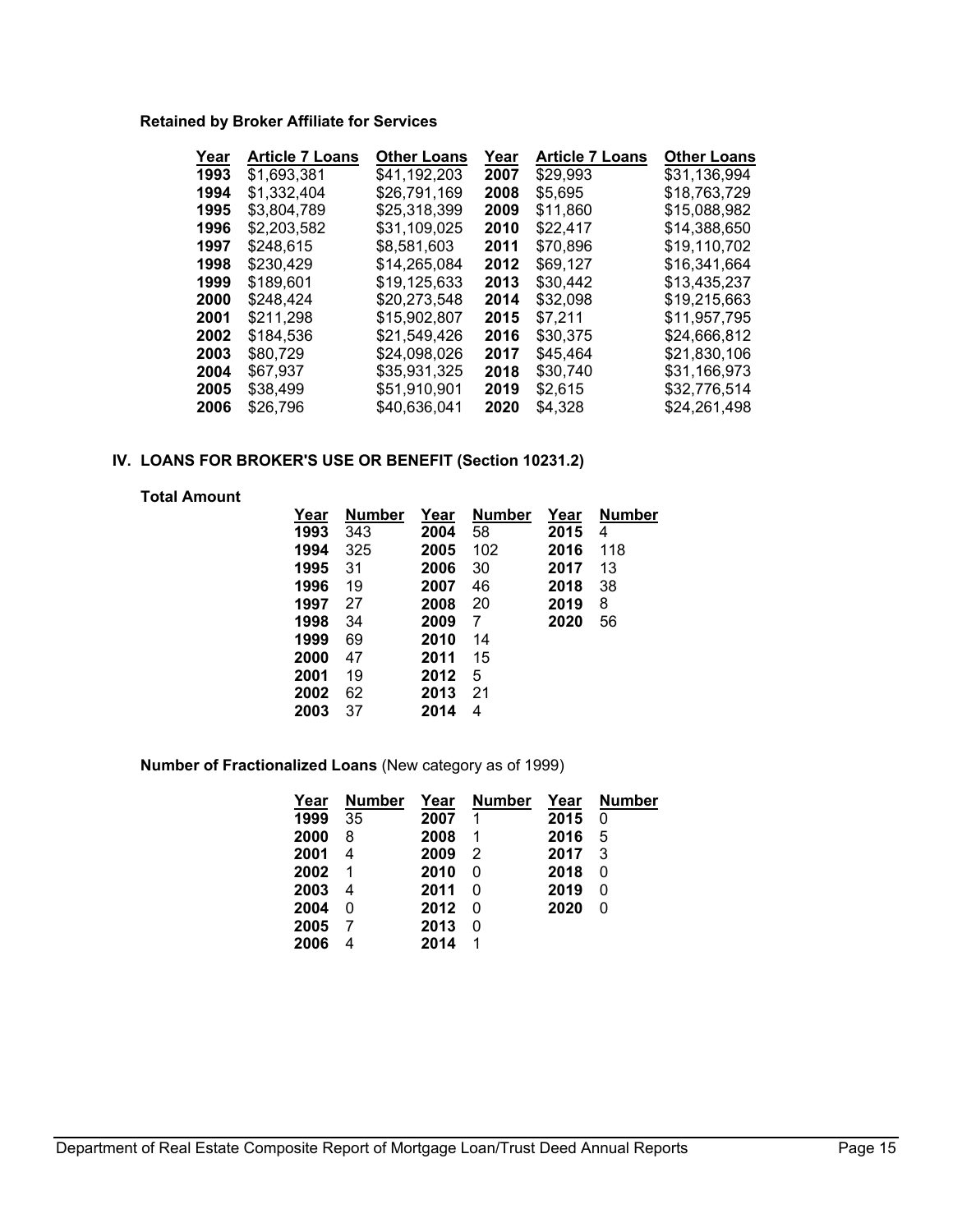## **Aggregate Amount Borrowed**

| Year | Amount       | Year | Amount       | Year | Amount       |
|------|--------------|------|--------------|------|--------------|
| 1993 | \$15,017,111 | 2004 | \$10,552,250 | 2015 | \$2,251,250  |
| 1994 | \$13,862,841 | 2005 | \$22,090,900 | 2016 | \$47,494,335 |
| 1995 | \$1,800,895  | 2006 | \$11,211,000 | 2017 | \$3,487,650  |
| 1996 | \$1,436,243  | 2007 | \$9,402,037  | 2018 | \$11,395,750 |
| 1997 | \$1.519.724  | 2008 | \$2,989,800  | 2019 | \$2,267,500  |
| 1998 | \$2,334,767  | 2009 | \$1.580.000  | 2020 | \$21.634.407 |
| 1999 | \$12,989,861 | 2010 | \$3,872,765  |      |              |
| 2000 | \$28,835,489 | 2011 | \$2,076,625  |      |              |
| 2001 | \$2.106.500  | 2012 | \$2,058,450  |      |              |
| 2002 | \$8,677,877  | 2013 | \$3,040,250  |      |              |
| 2003 | \$10.831.750 | 2014 | \$1.260.000  |      |              |

# **V. SALES OF NOTES AS AGENT (Section 10131(e))**

#### **Total Number**

| Year | Number | Year | <b>Number</b> |
|------|--------|------|---------------|
| 1993 | 1.015  | 2007 | 1,085         |
| 1994 | 1,247  | 2008 | 208           |
| 1995 | 611    | 2009 | 295           |
| 1996 | 485    | 2010 | 355           |
| 1997 | 396    | 2011 | 608           |
| 1998 | 525    | 2012 | 1.138         |
| 1999 | 542    | 2013 | 1,329         |
| 2000 | 594    | 2014 | 1,899         |
| 2001 | 421    | 2015 | 1.722         |
| 2002 | 527    | 2016 | 1.641         |
| 2003 | 807    | 2017 | 631           |
| 2004 | 1,153  | 2018 | 1,934         |
| 2005 | 1,234  | 2019 | 2.480         |
| 2006 | 1,312  | 2020 | 1,767         |

## **Aggregate Selling Price (Total Loans)**

| Year | <b>Price</b>  | Year | <b>Price</b>  | Year | <b>Price</b>  |
|------|---------------|------|---------------|------|---------------|
| 1993 | \$69,111,118  | 2004 | \$263,821,751 | 2015 | \$252,761,493 |
| 1994 | \$83.987.784  | 2005 | \$300,702,281 | 2016 | \$270,805,990 |
| 1995 | \$38,797,437  | 2006 | \$377,804,039 | 2017 | \$234,910,602 |
| 1996 | \$65,966,801  | 2007 | \$526,392,362 | 2018 | \$511,543,708 |
| 1997 | \$70,311,577  | 2008 | \$44,240,995  | 2019 | \$671,507,909 |
| 1998 | \$58.795.575  | 2009 | \$50.409.151  | 2020 | \$623,992,884 |
| 1999 | \$85,180,758  | 2010 | \$28,500,287  |      |               |
| 2000 | \$96,478,648  | 2011 | \$152,164,565 |      |               |
| 2001 | \$119,981,471 | 2012 | \$283,339,866 |      |               |
| 2002 | \$140,954,090 | 2013 | \$359,366,042 |      |               |
| 2003 | \$178.384.898 | 2014 | \$514,916,886 |      |               |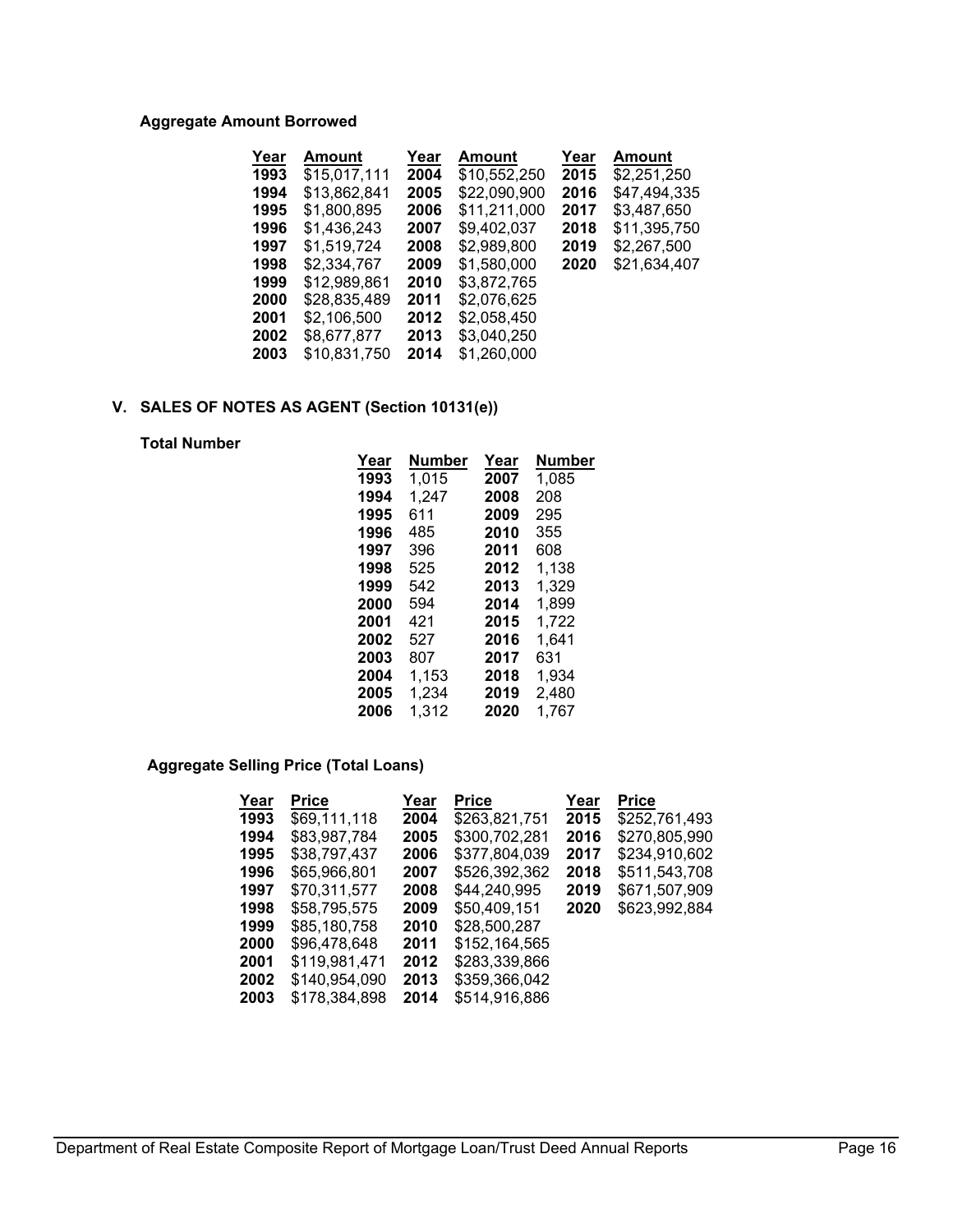## **Commissions Received**

| Year | Amount      | Year | Amount      | Year | Amount      |
|------|-------------|------|-------------|------|-------------|
| 1993 | \$1,945,080 | 2004 | \$4,712,865 | 2015 | \$2         |
| 1994 | \$2,409,330 | 2005 | \$3,583,203 | 2016 | \$236,050   |
| 1995 | \$1,297,233 | 2006 | \$3,068,613 | 2017 | \$2,055,740 |
| 1996 | \$1,212,453 | 2007 | \$2,688,463 | 2018 | \$1,867,204 |
| 1997 | \$919,570   | 2008 | \$1,287,238 | 2019 | 0           |
| 1998 | \$1,676,094 | 2009 | \$888,368   | 2020 | \$5,936     |
| 1999 | \$1,670,866 | 2010 | \$786,165   |      |             |
| 2000 | \$2,053,135 | 2011 | \$1,315,209 |      |             |
| 2001 | \$1,744,908 | 2012 | \$2,262,890 |      |             |
| 2002 | \$1,816,846 | 2013 | \$549,677   |      |             |
| 2003 | \$3,513,027 | 2014 | \$259,828   |      |             |

**Number Multi-Lender Sales (Fractionalized)** (New category as of 1999)

| Year | Number | Year | <b>Number</b> | Year | Number |
|------|--------|------|---------------|------|--------|
| 1999 | 71     | 2007 | 362           | 2015 | 152    |
| 2000 | 66     | 2008 | 86            | 2016 | 189    |
| 2001 | 99     | 2009 | 104           | 2017 | 458    |
| 2002 | 86     | 2010 | 66            | 2018 | 324    |
| 2003 | 172    | 2011 | 147           | 2019 | 266    |
| 2004 | 404    | 2012 | 223           | 2020 | 169    |
| 2005 | 709    | 2013 | 281           |      |        |
| 2006 | 520    | 2014 | 241           |      |        |

**Aggregate Number of Multi-Lender Investors**

| Year | <b>Number</b> | Year | <b>Number</b> | Year | <b>Number</b> |
|------|---------------|------|---------------|------|---------------|
| 1999 | 219           | 2007 | 1.054         | 2015 | 241           |
| 2000 | 233           | 2008 | 309           | 2016 | 490           |
| 2001 | 389           | 2009 | 453           | 2017 | 2,099         |
| 2002 | 255           | 2010 | 219           | 2018 | 1,809         |
| 2003 | 327           | 2011 | 530           | 2019 | 1,462         |
| 2004 | 1.057         | 2012 | 777           | 2020 | 1,121         |
| 2005 | 1,489         | 2013 | 947           |      |               |
| 2006 | 1,405         | 2014 | 774           |      |               |

#### **Aggregate Selling Price of Multi-Lender Notes**

| <b>Price</b>  | Year | <b>Price</b>  | Year | <b>Price</b>  |
|---------------|------|---------------|------|---------------|
| \$7,904,052   | 2007 | \$207,140,219 | 2015 | \$30,870,106  |
| \$14,451,576  | 2008 | \$24,301,762  | 2016 | \$64,816,089  |
| \$18,051,368  | 2009 | \$29,429,034  | 2017 | \$179,808,444 |
| \$16,456,377  | 2010 | \$12,943,251  | 2018 | \$210,234,585 |
| \$36,204,302  | 2011 | \$80,943,805  | 2019 | \$160,306,500 |
| \$109,630,311 | 2012 | \$113,371,011 | 2020 | \$124,117,398 |
| \$215,691,032 | 2013 | \$125,435,463 |      |               |
| \$230,795,384 | 2014 | \$100,657,784 |      |               |
|               |      |               |      |               |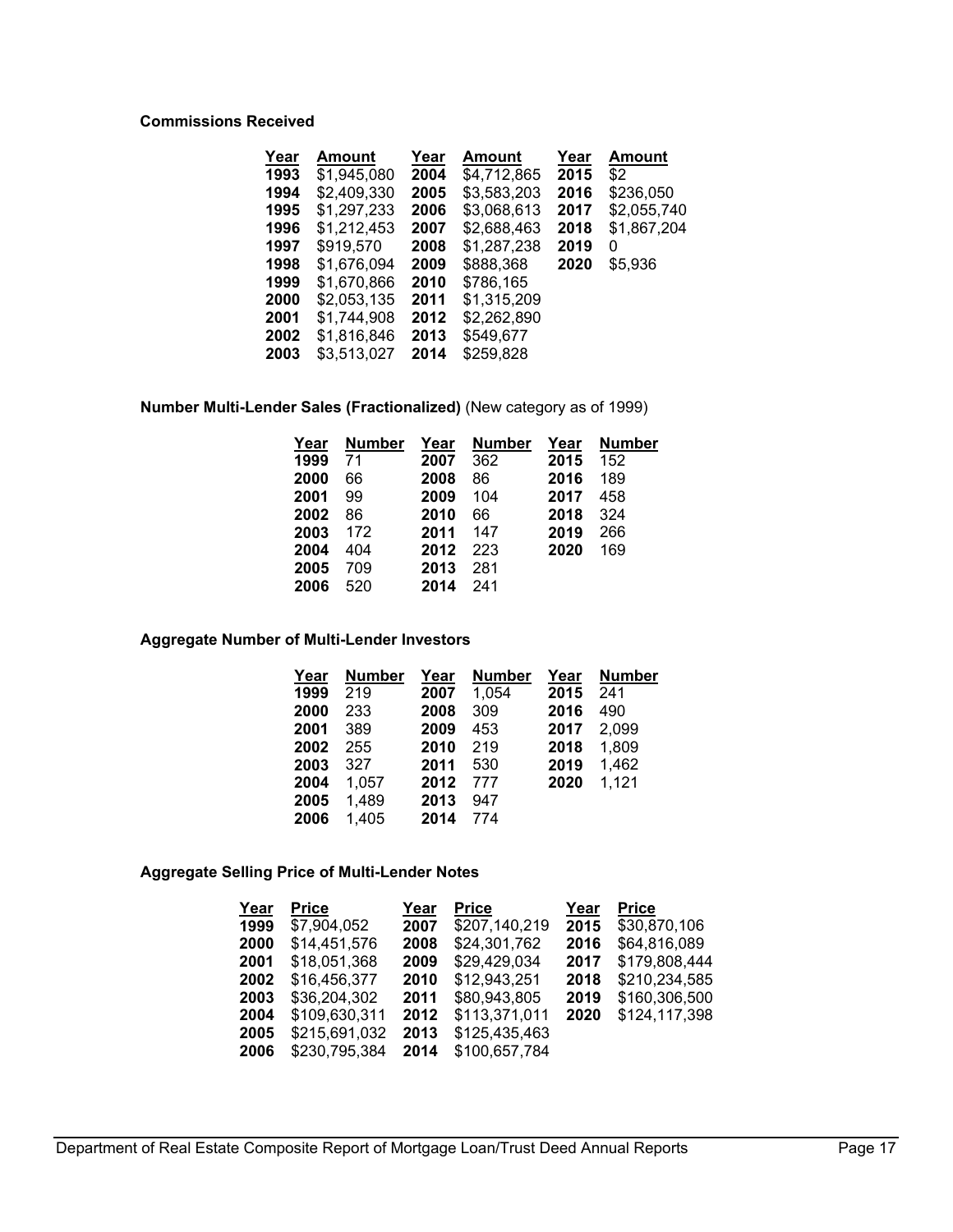**Commissions Received in Multi-Lender Note Sales** (New category as of 1999)

| <u>Year</u> | <b>Amount</b> | Year | Amount    | Year | <b>Amount</b> |
|-------------|---------------|------|-----------|------|---------------|
| 1999        | \$244,548     | 2007 | \$733,845 | 2015 | \$2           |
| 2000        | \$286,229     | 2008 | \$420,409 | 2016 | \$236,050     |
| 2001        | \$599,234     | 2009 | \$555,457 | 2017 | \$2,055,740   |
| 2002        | \$466,777     | 2010 | \$525,738 | 2018 | \$1,867,204   |
| 2003        | \$513,146     | 2011 | \$683,303 | 2019 | 0             |
| 2004        | \$896,630     | 2012 | \$923,376 | 2020 | \$5,936       |
| 2005        | \$857,761     | 2013 | \$549,677 |      |               |
| 2006        | \$1,183,660   | 2014 | \$259,828 |      |               |
|             |               |      |           |      |               |

#### **VI. RESALES AS PRINCIPAL OF NOTES PURCHASED BY BROKER (Section 10131.1)**

## **Number**

| Year | Number | Year | Number | Year | Number |
|------|--------|------|--------|------|--------|
| 1993 | 225    | 2004 | 349    | 2015 | 23     |
| 1994 | 174    | 2005 | 394    | 2016 | 158    |
| 1995 | 180    | 2006 | 718    | 2017 | 148    |
| 1996 | 330    | 2007 | 384    | 2018 | 647    |
| 1997 | 230    | 2008 | 56     | 2019 | 115    |
| 1998 | 329    | 2009 | 78     | 2020 | 29     |
| 1999 | 231    | 2010 | 36     |      |        |
| 2000 | 105    | 2011 | 138    |      |        |
| 2001 | 95     | 2012 | 99     |      |        |
| 2002 | 45     | 2013 | 84     |      |        |
| 2003 | 202    | 2014 | 243    |      |        |
|      |        |      |        |      |        |

**Aggregate Purchase Price** 

| Year | <b>Price</b> | Year | <b>Price</b>  | Year | <b>Price</b>  |
|------|--------------|------|---------------|------|---------------|
| 1993 | \$14.114.432 | 2004 | \$84,987,601  | 2015 | \$12,673,689  |
| 1994 | \$17.330.868 | 2005 | \$89,417,687  | 2016 | \$58,772,879  |
| 1995 | \$19,887,453 | 2006 | \$194,338,559 | 2017 | \$43,107,555  |
| 1996 | \$31.414.913 | 2007 | \$300.211.050 | 2018 | \$427,127,926 |
| 1997 | \$28,585,992 | 2008 | \$18,933,920  | 2019 | \$26,139,395  |
| 1998 | \$15,549,569 | 2009 | \$19,488,332  | 2020 | \$17,026,520  |
| 1999 | \$27,173,093 | 2010 | \$12,009,281  |      |               |
| 2000 | \$22,081,554 | 2011 | \$30,992,945  |      |               |
| 2001 | \$34,793,618 | 2012 | \$27,328,638  |      |               |
| 2002 | \$12,135,243 | 2013 | \$15,787,688  |      |               |
| 2003 | \$32,568,564 | 2014 | \$69,275,321  |      |               |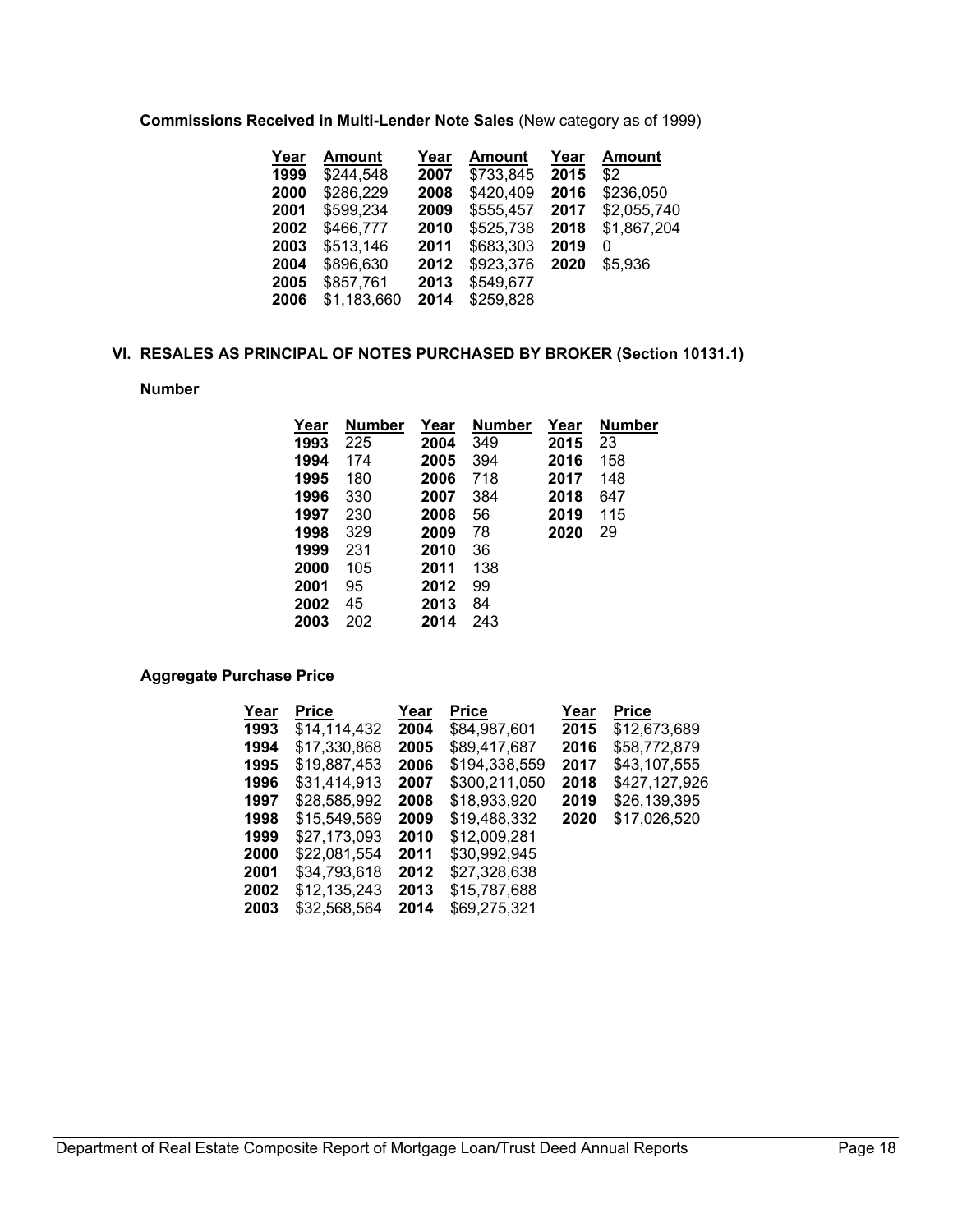## **Aggregate Resale Price**

| Year | <b>Price</b> | Year | <b>Price</b>  | Year | <b>Price</b>  |
|------|--------------|------|---------------|------|---------------|
| 1993 | \$14,799,218 | 2004 | \$85.089.235  | 2015 | \$13.478.990  |
| 1994 | \$17.595.868 | 2005 | \$89,722,791  | 2016 | \$54,077,262  |
| 1995 | \$19,912,821 | 2006 | \$194,421,502 | 2017 | \$47.474.938  |
| 1996 | \$32,101,267 | 2007 | \$300,437,797 | 2018 | \$427,373,029 |
| 1997 | \$28,762,584 | 2008 | \$19,024,163  | 2019 | \$26,209,395  |
| 1998 | \$15,555,077 | 2009 | \$19.629.781  | 2020 | \$4.979.277   |
| 1999 | \$27,443,133 | 2010 | \$12,152,329  |      |               |
| 2000 | \$22.091.379 | 2011 | \$30,993,645  |      |               |
| 2001 | \$34,991,834 | 2012 | \$27,423,409  |      |               |
| 2002 | \$12,308,244 | 2013 | \$16,376,845  |      |               |
| 2003 | \$32.347.641 | 2014 | \$46,024,921  |      |               |

**Number of Multi-Lender Resale (Fractionalized)** (New category as of 1999)

| Year | <b>Number</b> | Year | <b>Number</b> | Year | <b>Number</b> |
|------|---------------|------|---------------|------|---------------|
| 1999 | 132           | 2007 | 73            | 2015 | 10            |
| 2000 | 62            | 2008 | 25            | 2016 | 46            |
| 2001 | 48            | 2009 | 35            | 2017 | 41            |
| 2002 | 20            | 2010 | 25            | 2018 | 69            |
| 2003 | 174           | 2011 | 57            | 2019 | 32            |
| 2004 | 304           | 2012 | 54            | 2020 |               |
| 2005 | 339           | 2013 | 70            |      |               |
| 2006 | 246           | 2014 | 77            |      |               |

**Aggregate Number of Multi- Lenders Investors**

| Year | <b>Number</b> | Year | <b>Number</b> | Year | <b>Number</b> |
|------|---------------|------|---------------|------|---------------|
| 1999 | 584           | 2007 | 157           | 2015 | 48            |
| 2000 | 270           | 2008 | 127           | 2016 | 239           |
| 2001 | 263           | 2009 | 160           | 2017 | 132           |
| 2002 | 77            | 2010 | 143           | 2018 | 193           |
| 2003 | 423           | 2011 | 170           | 2019 | 83            |
| 2004 | 1.323         | 2012 | 149           | 2020 | 20            |
| 2005 | 901           | 2013 | 312           |      |               |
| 2006 | 392           | 2014 | 227           |      |               |

#### **Aggregate Selling Price of Multi-Lender Notes**

| Year | <b>Price</b>  | Year | <b>Price</b> | Year | <b>Price</b> |
|------|---------------|------|--------------|------|--------------|
| 1999 | \$14,974,836  | 2007 | \$30,149,076 | 2015 | \$4,294,008  |
| 2000 | \$10,934,255  | 2008 | \$6,981,400  | 2016 | \$20,719,999 |
| 2001 | \$7,807,195   | 2009 | \$10,061,601 | 2017 | \$13,930,593 |
| 2002 | \$6,855,554   | 2010 | \$6,043,713  | 2018 | \$21,238,990 |
| 2003 | \$26,410,985  | 2011 | \$14,041,145 | 2019 | \$10,560,249 |
| 2004 | \$73,153,491  | 2012 | \$13,824,500 | 2020 | \$2,271,750  |
| 2005 | \$144,557,686 | 2013 | \$14,156,619 |      |              |
| 2006 | \$56,866,635  | 2014 | \$25,546,556 |      |              |
|      |               |      |              |      |              |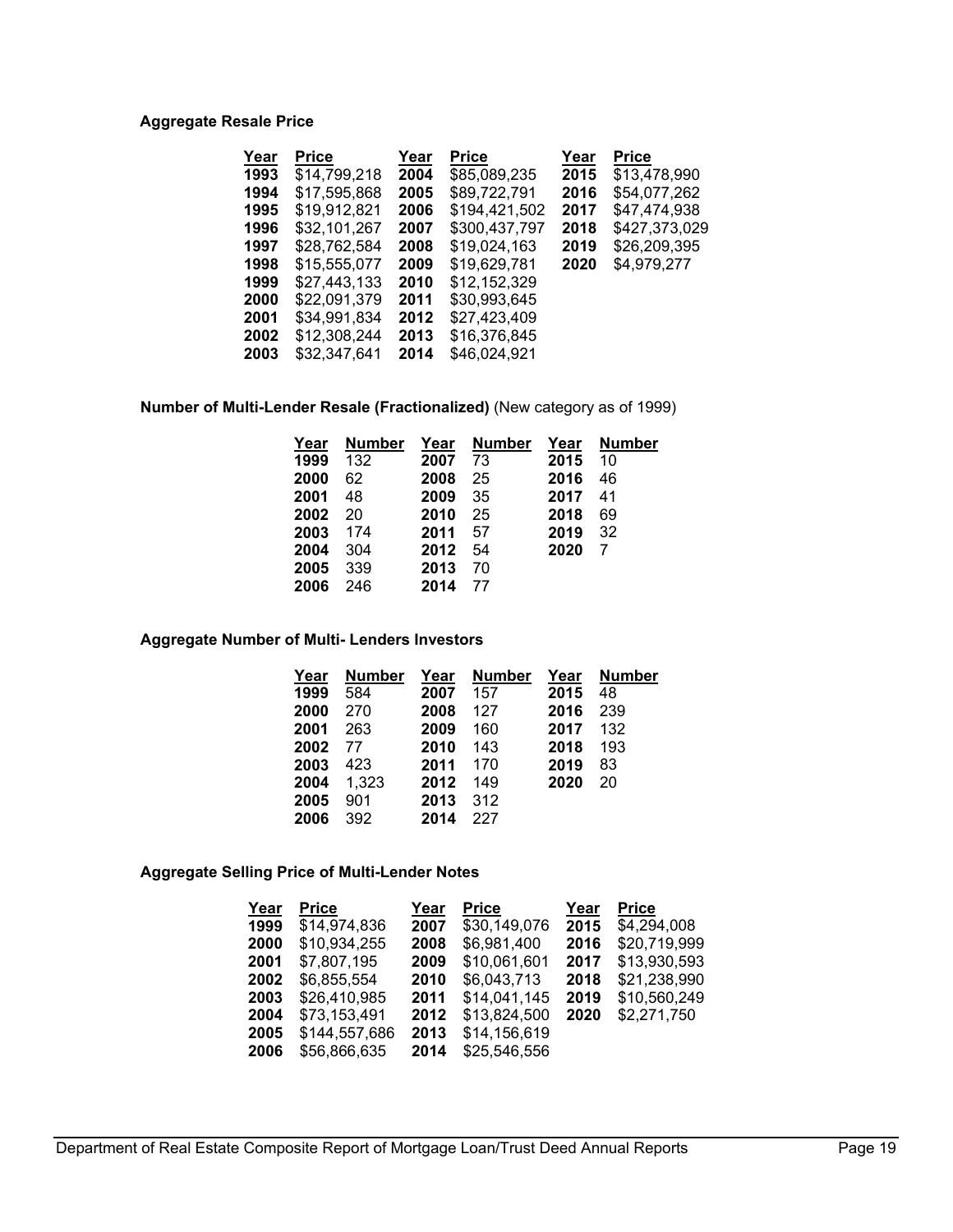#### **Commissions Received in Multi-Lender Notes Resale**

| Year | <b>Amount</b> | Year | <b>Amount</b> | Year | <b>Amount</b> |
|------|---------------|------|---------------|------|---------------|
| 1999 | \$72,958      | 2007 | \$53,426      | 2015 | \$145,634     |
| 2000 | \$373,355     | 2008 | \$45,110      | 2016 | \$180,644     |
| 2001 | \$317,062     | 2009 | \$64,483      | 2017 | \$188,112     |
| 2002 | \$212,735     | 2010 | \$317,711     | 2018 | \$304,909     |
| 2003 | \$320,554     | 2011 | \$257,595     | 2019 | \$30,000      |
| 2004 | \$614,238     | 2012 | \$276,490     | 2020 | \$12,985      |
| 2005 | \$543,428     | 2013 | \$485,925     |      |               |
| 2006 | \$38,553      | 2014 | \$698,254     |      |               |

#### **VII. SALES OF REAL PROPERTY SALES (RPS) CONTRACTS AS AGENT OR PRINCIPAL (Sections 10131(e) and 10131.1)**

#### **Number**

| <b>Number</b> | Year | Number | Year | <b>Number</b> |
|---------------|------|--------|------|---------------|
| 53            | 2004 | 89     | 2015 | 27            |
| 225           | 2005 | 100    | 2016 | 101           |
| 74            | 2006 | 24     | 2017 | 39            |
| 40            | 2007 | 18     | 2018 | 118           |
| 84            | 2008 | 58     | 2019 | 293           |
| 27            | 2009 | 69     | 2020 | 95            |
| 89            | 2010 | 88     |      |               |
| 164           | 2011 | 176    |      |               |
| 101           | 2012 | 170    |      |               |
| 40            | 2013 | 38     |      |               |
| 60            | 2014 | 47     |      |               |
|               |      |        |      |               |

#### **Aggregate Selling Price**

| Year | Price        | Year | Price        | Year | <b>Price</b> |
|------|--------------|------|--------------|------|--------------|
| 1993 | \$12.043.813 | 2004 | \$37.821.345 | 2015 | \$9,992,315  |
| 1994 | \$23,700,420 | 2005 | \$35,223,200 | 2016 | \$27,206,611 |
| 1995 | \$12.815.630 | 2006 | \$15,429,625 | 2017 | \$24,509,925 |
| 1996 | \$5.711.850  | 2007 | \$6,996,825  | 2018 | \$24,313,987 |
| 1997 | \$13,736,785 | 2008 | \$17,671,959 | 2019 | \$26,217,995 |
| 1998 | \$4.737.102  | 2009 | \$25.359.126 | 2020 | \$35,739,235 |
| 1999 | \$17,899,490 | 2010 | \$21,126,615 |      |              |
| 2000 | \$48,203,168 | 2011 | \$32,942,805 |      |              |
| 2001 | \$23,386,813 | 2012 | \$39,336,238 |      |              |
| 2002 | \$13,486,791 | 2013 | \$14,269,254 |      |              |
| 2003 | \$23,308,800 | 2014 | \$21,662,947 |      |              |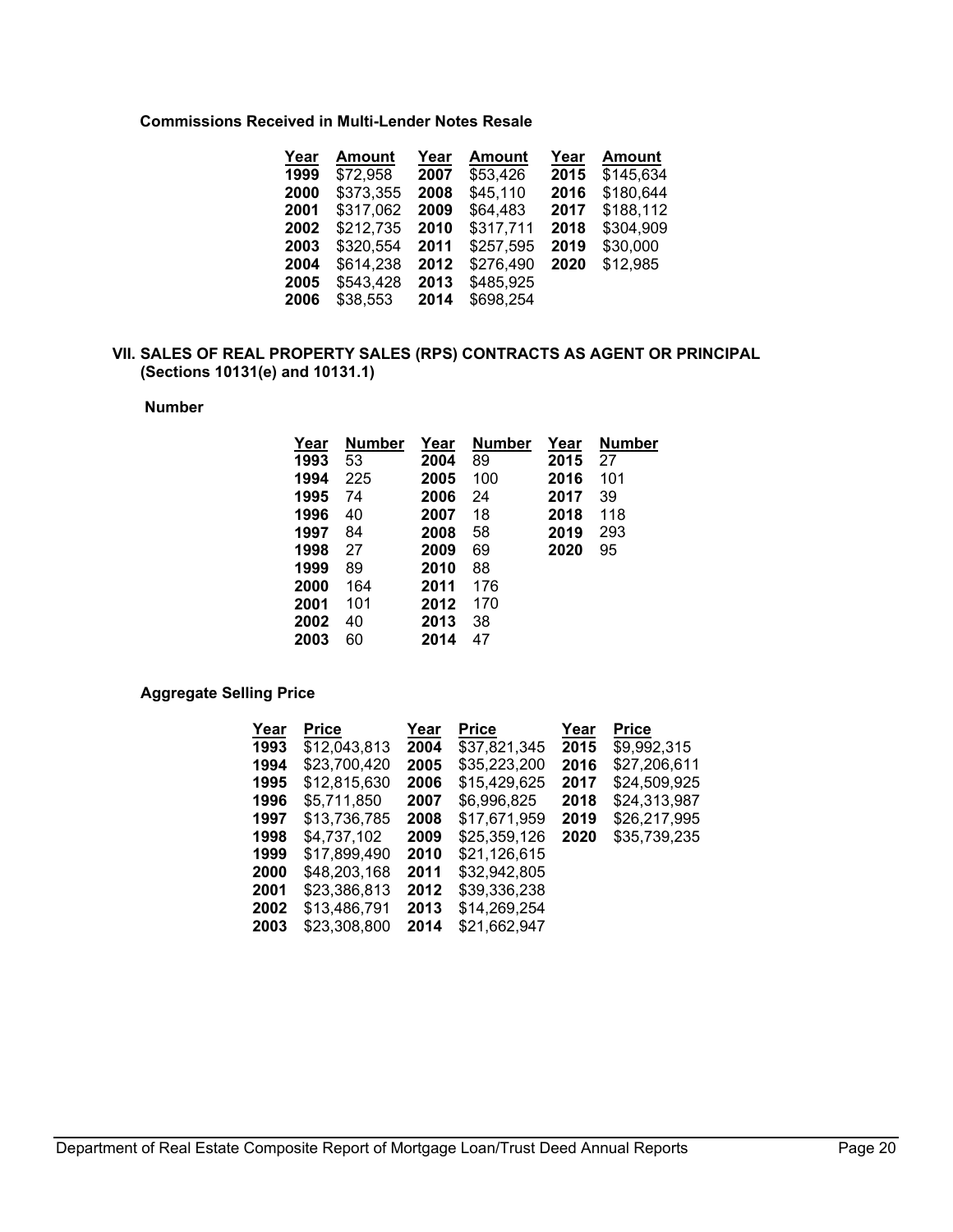#### **VIII. NOTE AND REAL PROPERTY SALES CONTRACT SERVICING**

# **Number Serviced by Broker or Affiliate**

| Year | Number  | Year | <b>Number</b> | Year | <b>Number</b> |
|------|---------|------|---------------|------|---------------|
| 1993 | 150,249 | 2004 | 67,246        | 2015 | 27,669        |
| 1994 | 189,216 | 2005 | 58,766        | 2016 | 82,735        |
| 1995 | 116,746 | 2006 | 57,431        | 2017 | 81,603        |
| 1996 | 122,146 | 2007 | 51.108        | 2018 | 99,685        |
| 1997 | 111,602 | 2008 | 49,272        | 2019 | 108,501       |
| 1998 | 100,514 | 2009 | 73,050        | 2020 | 100,707       |
| 1999 | 95,010  | 2010 | 72.044        |      |               |
| 2000 | 106,774 | 2011 | 74,481        |      |               |
| 2001 | 99.059  | 2012 | 64,562        |      |               |
| 2002 | 90,178  | 2013 | 83,088        |      |               |
| 2003 | 75,478  | 2014 | 42,975        |      |               |

#### **Number of Fractionalized Loans Serviced**

| Year | <b>Number</b> | Year | <b>Number</b> | Year | <b>Number</b> |
|------|---------------|------|---------------|------|---------------|
| 1999 | 14,994        | 2007 | 17,191        | 2015 | 9,109         |
| 2000 | 15,769        | 2008 | 14,802        | 2016 | 15,654        |
| 2001 | 17,024        | 2009 | 12,803        | 2017 | 14,344        |
| 2002 | 17,334        | 2010 | 11,848        | 2018 | 18,021        |
| 2003 | 17,750        | 2011 | 11,148        | 2019 | 16,610        |
| 2004 | 19,118        | 2012 | 11,579        | 2020 | 15,300        |
| 2005 | 18,898        | 2013 | 12,110        |      |               |
| 2006 | 20,485        | 2014 | 10,808        |      |               |

#### **Total Amount of Payments Collected**

| Year | Amount          | Year | Amount          | Year | Amount           |
|------|-----------------|------|-----------------|------|------------------|
| 1993 | No Data         | 2004 | \$3,958,871,954 | 2015 | \$1,521,231,134  |
| 1994 | \$2,645,330,898 | 2005 | \$4.444.139.673 | 2016 | \$5,115,991,711  |
| 1995 | \$1,874,641,411 | 2006 | \$4.761.461.878 | 2017 | \$6,616,405,115  |
| 1996 | \$2,066,185,285 | 2007 | \$3,997,378,910 | 2018 | \$9,487,039,459  |
| 1997 | \$1,593,971,561 | 2008 | \$2,500,546,339 | 2019 | \$11,094,739,200 |
| 1998 | \$1,939,924,303 | 2009 | \$1,825,305,972 | 2020 | \$11,317,574,204 |
| 1999 | \$2.362.939.422 | 2010 | \$1,812,755,329 |      |                  |
| 2000 | \$2.564.278.632 | 2011 | \$1,856,252,028 |      |                  |
| 2001 | \$2,946,945,951 | 2012 | \$1.887.415.479 |      |                  |
| 2002 | \$3,288,438,212 | 2013 | \$2,756,720,877 |      |                  |
| 2003 | \$3.563.191.654 | 2014 | \$3.290.914.277 |      |                  |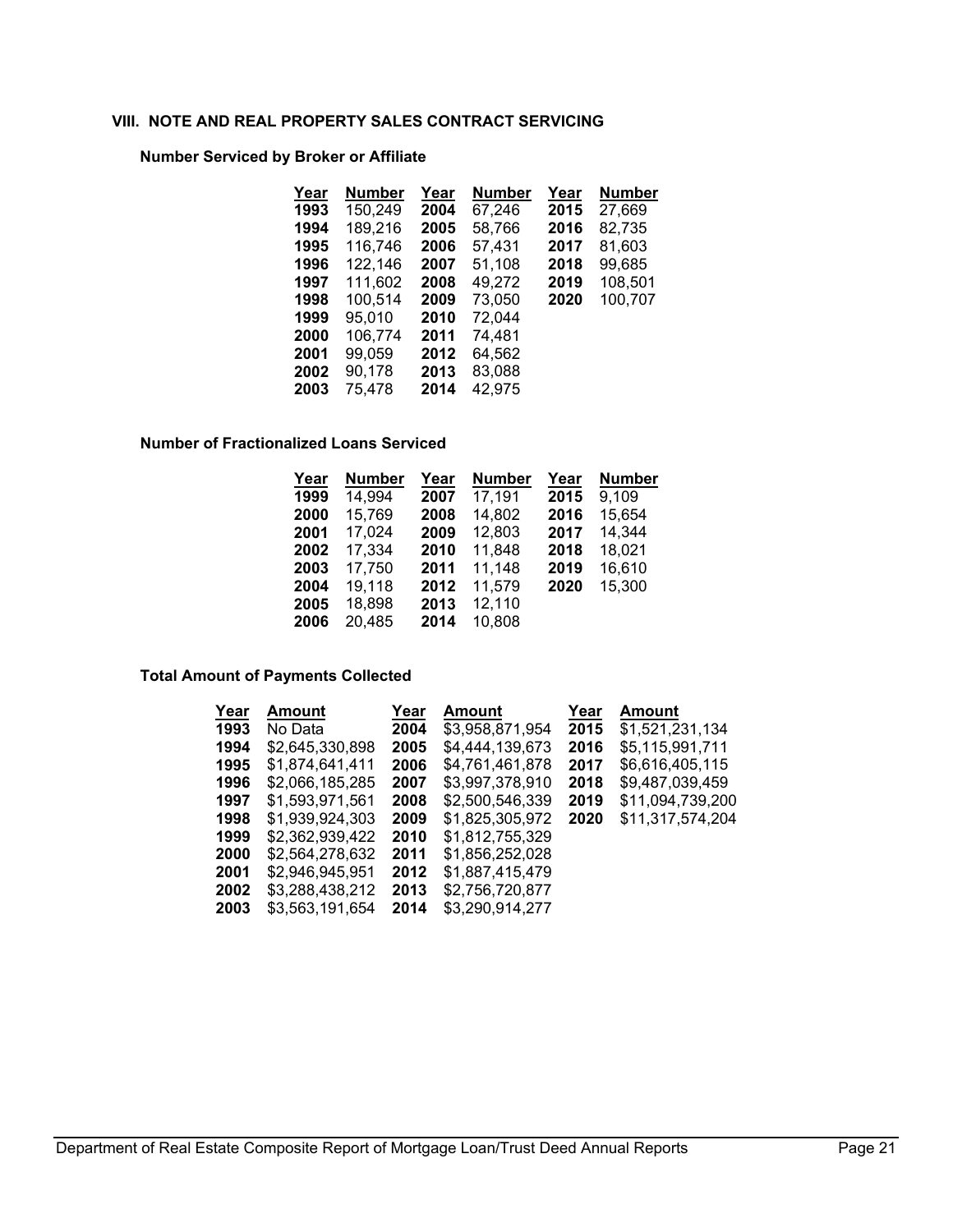## **Amount of Fractionalized Payments Collected**

| Amount          | Year | Amount          | Year | <b>Amount</b>   |
|-----------------|------|-----------------|------|-----------------|
| \$958,996,074   | 2007 | \$1,816,517,455 | 2015 | \$767,726,653   |
| \$1,081,828,484 | 2008 | \$985,920,285   | 2016 | \$1,413,698,994 |
| \$1,182,327,328 | 2009 | \$537,240,501   | 2017 | \$1,496,447,605 |
| \$1,470,288,191 | 2010 | \$472,238,238   | 2018 | \$2,519,212,275 |
| \$1,847,699,125 | 2011 | \$430,602,396   | 2019 | \$2,699,559,985 |
| \$2,325,060,834 | 2012 | \$532,361,634   | 2020 | \$2,407,999,538 |
| \$2,472,778,539 | 2013 | \$659,515,557   |      |                 |
| \$2,792,845,865 | 2014 | \$655,560,277   |      |                 |
|                 |      |                 |      |                 |

## **Total Principal Amount of Loans Serviced**

| Year | Amount           | Year | Amount           | Year | Amount           |
|------|------------------|------|------------------|------|------------------|
| 1993 | No Data          | 2004 | \$8,571,214,176  | 2015 | \$4,282,357,608  |
| 1994 | \$10,969,860,974 | 2005 | \$9,133,498,866  | 2016 | \$11,687,138,268 |
| 1995 | \$6,338,915,941  | 2006 | \$11,018,692,777 | 2017 | \$12,736,736,807 |
| 1996 | \$7.323.474.102  | 2007 | \$10.615.869.052 | 2018 | \$22,642,003,052 |
| 1997 | \$5,358,573,265  | 2008 | \$9.032.782.242  | 2019 | \$27,920,355,565 |
| 1998 | \$5,810,875,242  | 2009 | \$9,403,134,895  | 2020 | \$27,462,187,300 |
| 1999 | \$6,511,909,321  | 2010 | \$8,908,919,722  |      |                  |
| 2000 | \$7,973,597,736  | 2011 | \$8,527,829,001  |      |                  |
| 2001 | \$7,656,581,079  | 2012 | \$7,403,367,041  |      |                  |
| 2002 | \$7.189.779.277  | 2013 | \$9,873,620,521  |      |                  |
| 2003 | \$7.381.963.790  | 2014 | \$9,546,302,553  |      |                  |

## **Total Principal Amount of Fractionalized Loans Serviced**

| Year | Amount          | Year | Amount          | Year | <b>Amount</b>   |
|------|-----------------|------|-----------------|------|-----------------|
| 1999 | \$1,757,274,594 | 2007 | \$6.335.604.625 | 2015 | \$3,555,710,925 |
| 2000 | \$2,376,180,746 | 2008 | \$5,133,116,129 | 2016 | \$4,103,123,260 |
| 2001 | \$2,570,465,761 | 2009 | \$3,517,989,835 | 2017 | \$4,084,673,452 |
| 2002 | \$3,038,285,255 | 2010 | \$3,303,048,941 | 2018 | \$5,980,961,483 |
| 2003 | \$3,612,511,288 | 2011 | \$3,001,441,563 | 2019 | \$6,281,768,965 |
| 2004 | \$4.453.268.591 | 2012 | \$2.639.644.962 | 2020 | \$6,065,614,260 |
| 2005 | \$4,960,861,031 | 2013 | \$3,004,443,093 |      |                 |
| 2006 | \$6,124,848,977 | 2014 | \$2,727,100,790 |      |                 |

#### **Total Late Charges Received**

| Year | Amount       | Year | <b>Amount</b> | Year | <b>Amount</b> |
|------|--------------|------|---------------|------|---------------|
| 1993 | \$9,499,242  | 2004 | \$10,576,680  | 2015 | \$4,152,538   |
| 1994 | \$9.955.811  | 2005 | \$10,786,039  | 2016 | \$11,636,225  |
| 1995 | \$8.286.669  | 2006 | \$14.702.304  | 2017 | \$12,660,300  |
| 1996 | \$8,114,639  | 2007 | \$16,307,600  | 2018 | \$17,750,579  |
| 1997 | \$5.823.610  | 2008 | \$11.532.595  | 2019 | \$20,259,806  |
| 1998 | \$6,532,131  | 2009 | \$9,591,607   | 2020 | \$18,225,744  |
| 1999 | \$6,693,079  | 2010 | \$9,263,181   |      |               |
| 2000 | \$8.092.119  | 2011 | \$7,932,326   |      |               |
| 2001 | \$8.563.572  | 2012 | \$9.593.040   |      |               |
| 2002 | \$9,140,077  | 2013 | \$7,805,968   |      |               |
| 2003 | \$10,525,338 | 2014 | \$6,488,531   |      |               |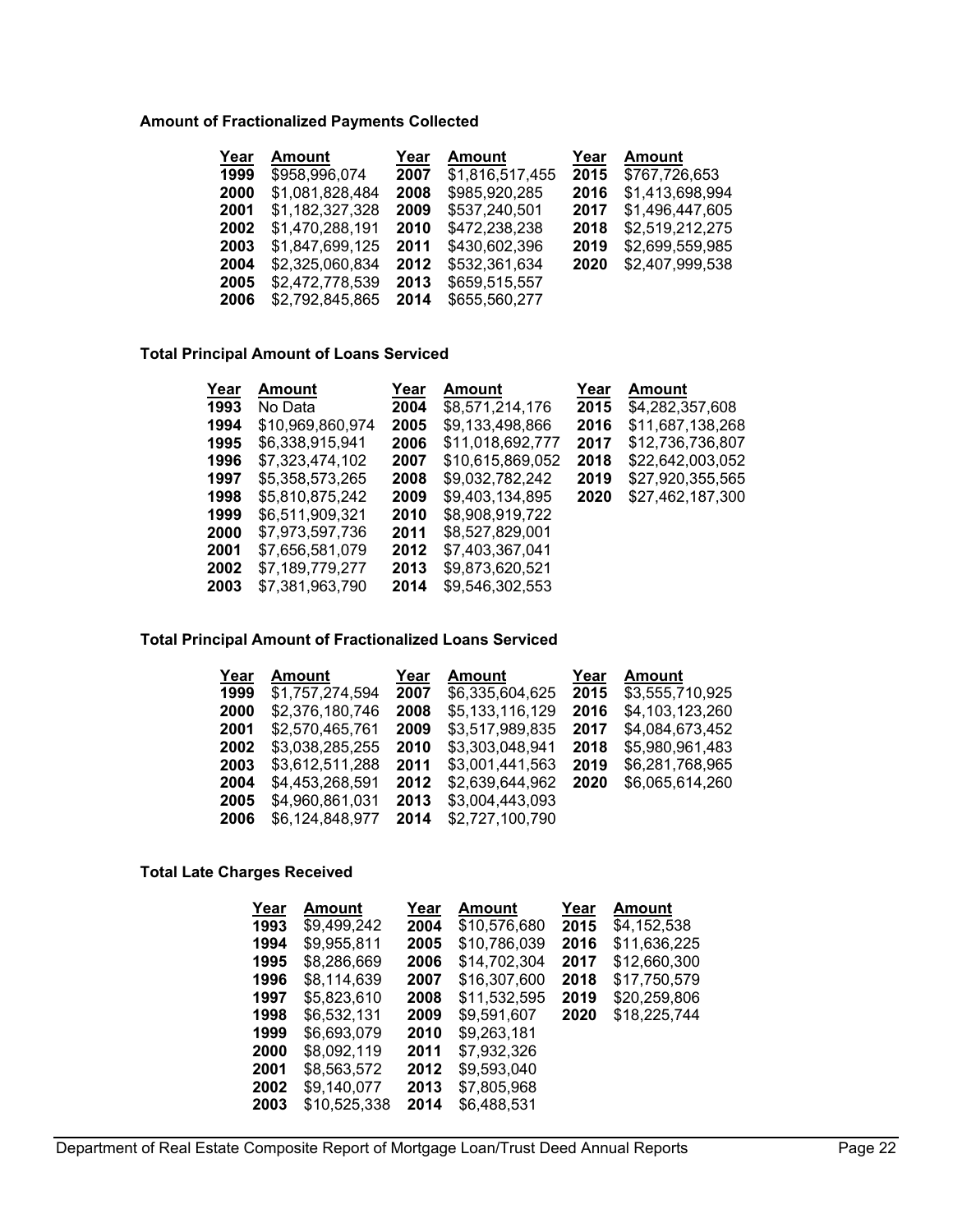#### **Total Late Charges Retained by Broker or Affiliate**

| Amount      | Year | <b>Amount</b> | Year | Amount      |
|-------------|------|---------------|------|-------------|
| \$6,162,432 | 2004 | \$5,146,834   | 2015 | \$2.411.864 |
| \$6,351,374 | 2005 | \$5,723,985   | 2016 | \$5,494,409 |
| \$5,014,006 | 2006 | \$6.961.547   | 2017 | \$5,939,493 |
| \$5,181,695 | 2007 | \$7,963,572   | 2018 | \$8,251,943 |
| \$3,167,595 | 2008 | \$5,841,613   | 2019 | \$8,648,150 |
| \$3,526,816 | 2009 | \$4,463,112   | 2020 | \$7,731,669 |
| \$3,559,885 | 2010 | \$4,232,972   |      |             |
| \$4,224,201 | 2011 | \$3,667,688   |      |             |
| \$4.237.750 | 2012 | \$3,392,489   |      |             |
| \$4.224.356 | 2013 | \$4.463.292   |      |             |
| \$4,832,940 | 2014 | \$3,765,430   |      |             |
|             |      |               |      |             |

#### **Number of Loans Prepaid**

| Number | Year | <b>Number</b> | Year | <b>Number</b> |
|--------|------|---------------|------|---------------|
| 33,513 | 2004 | 9,707         | 2015 | 3,100         |
| 16,684 | 2005 | 8,598         | 2016 | 6,292         |
| 7,735  | 2006 | 8,782         | 2017 | 15,280        |
| 8.711  | 2007 | 6,810         | 2018 | 8,644         |
| 3.921  | 2008 | 3,699         | 2019 | 7,707         |
| 4,861  | 2009 | 3,025         | 2020 | 6.592         |
| 7.316  | 2010 | 3,276         |      |               |
| 6.247  | 2011 | 3,817         |      |               |
| 6,054  | 2012 | 6,963         |      |               |
| 7,637  | 2013 | 7,092         |      |               |
| 8.167  | 2014 | 4,908         |      |               |
|        |      |               |      |               |

## **Total Amount of Prepayment Penalties Paid by Borrowers**

| Year | Amount       | Year | Amount      | Year | Amount      |
|------|--------------|------|-------------|------|-------------|
| 1993 | \$14.634.078 | 2004 | \$6,512,200 | 2015 | \$2,058,538 |
| 1994 | \$12,968,286 | 2005 | \$7,882,500 | 2016 | \$2.707.495 |
| 1995 | \$8,832,233  | 2006 | \$7.760.622 | 2017 | \$2.293.474 |
| 1996 | \$9,913,442  | 2007 | \$8,315,262 | 2018 | \$2,396,184 |
| 1997 | \$2,074,043  | 2008 | \$3,899,408 | 2019 | \$3,218,900 |
| 1998 | \$2,463,171  | 2009 | \$1.698.028 | 2020 | \$2,268,677 |
| 1999 | \$1,904,039  | 2010 | \$1,236,068 |      |             |
| 2000 | \$1,743,979  | 2011 | \$1,399,067 |      |             |
| 2001 | \$2,409,028  | 2012 | \$1,578,981 |      |             |
| 2002 | \$3,093,437  | 2013 | \$1,788,506 |      |             |
| 2003 | \$3,079,911  | 2014 | \$1,804,358 |      |             |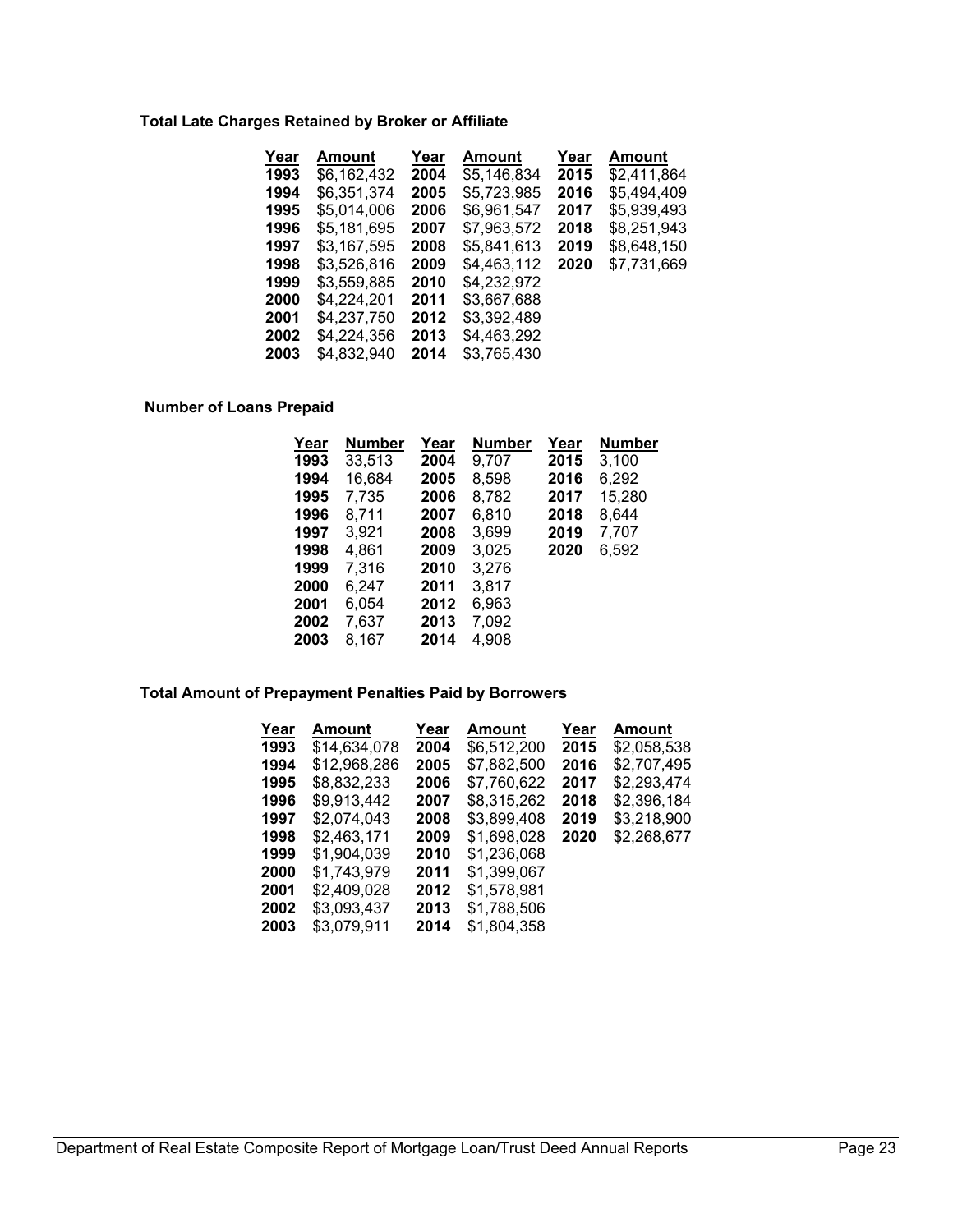#### **Total Amount of Prepayment Penalties Retained by Broker or Affiliate**

| \$1,898,789<br>\$506,032<br>1993<br>2015<br>2004<br>No Data     |  |
|-----------------------------------------------------------------|--|
| \$2,492,707<br>\$532,096<br>\$2,834,234<br>1994<br>2005<br>2016 |  |
| \$2,989,976<br>\$2,114,369<br>\$451,784<br>1995<br>2006<br>2017 |  |
| \$3,386,735<br>\$511,622<br>2007<br>\$2,809,670<br>2018<br>1996 |  |
| \$1,270,250<br>\$849,886<br>2008<br>\$561,085<br>1997<br>2019   |  |
| \$1,027,019<br>\$357,693<br>\$718,593<br>1998<br>2009<br>2020   |  |
| \$617,885<br>1999<br>\$481,067<br>2010                          |  |
| \$553,815<br>\$682,329<br>2000<br>2011                          |  |
| \$685.336<br>\$483.474<br>2001<br>2012                          |  |
| \$811,137<br>\$546,934<br>2002<br>2013                          |  |
| \$1,029,193<br>2003<br>2014<br>\$538,667                        |  |

# **Total Other Broker Charges for Servicing**

| Amount       | Year | <b>Amount</b> | Year | Amount       |
|--------------|------|---------------|------|--------------|
| \$24,517,130 | 2004 | \$38,817,811  | 2015 | \$20,325,628 |
| \$25,105,198 | 2005 | \$56,465,650  | 2016 | \$48,878,522 |
| \$21,137,628 | 2006 | \$68,362,126  | 2017 | \$44,006,309 |
| \$24,212,940 | 2007 | \$66,127,909  | 2018 | \$54,933,691 |
| \$10,525,783 | 2008 | \$59.696.930  | 2019 | \$59,289,599 |
| \$12,439,144 | 2009 | \$36,373,357  | 2020 | \$59,582,604 |
| \$14,819,515 | 2010 | \$38,318,451  |      |              |
| \$22,299,453 | 2011 | \$36,819,559  |      |              |
| \$26.585.113 | 2012 | \$27.704.309  |      |              |
| \$32,127,980 | 2013 | \$31,273,116  |      |              |
| \$34.030.465 | 2014 | \$29.304.507  |      |              |
|              |      |               |      |              |

#### **Number of Notices of Default Filed**

| Year | <b>Number</b> | Year | Number | Year | <b>Number</b> |
|------|---------------|------|--------|------|---------------|
| 1993 | 10,188        | 2004 | 1,700  | 2015 | 519           |
| 1994 | 8,585         | 2005 | 2,218  | 2016 | 953           |
| 1995 | 6,429         | 2006 | 3,360  | 2017 | 1,163         |
| 1996 | 5,275         | 2007 | 4,676  | 2018 | 984           |
| 1997 | 2,573         | 2008 | 4,547  | 2019 | 1.174         |
| 1998 | 2,541         | 2009 | 3,394  | 2020 | 849           |
| 1999 | 2.011         | 2010 | 2,236  |      |               |
| 2000 | 1,821         | 2011 | 1,690  |      |               |
| 2001 | 1,987         | 2012 | 1,487  |      |               |
| 2002 | 2,033         | 2013 | 1,161  |      |               |
| 2003 | 1.750         | 2014 | 840    |      |               |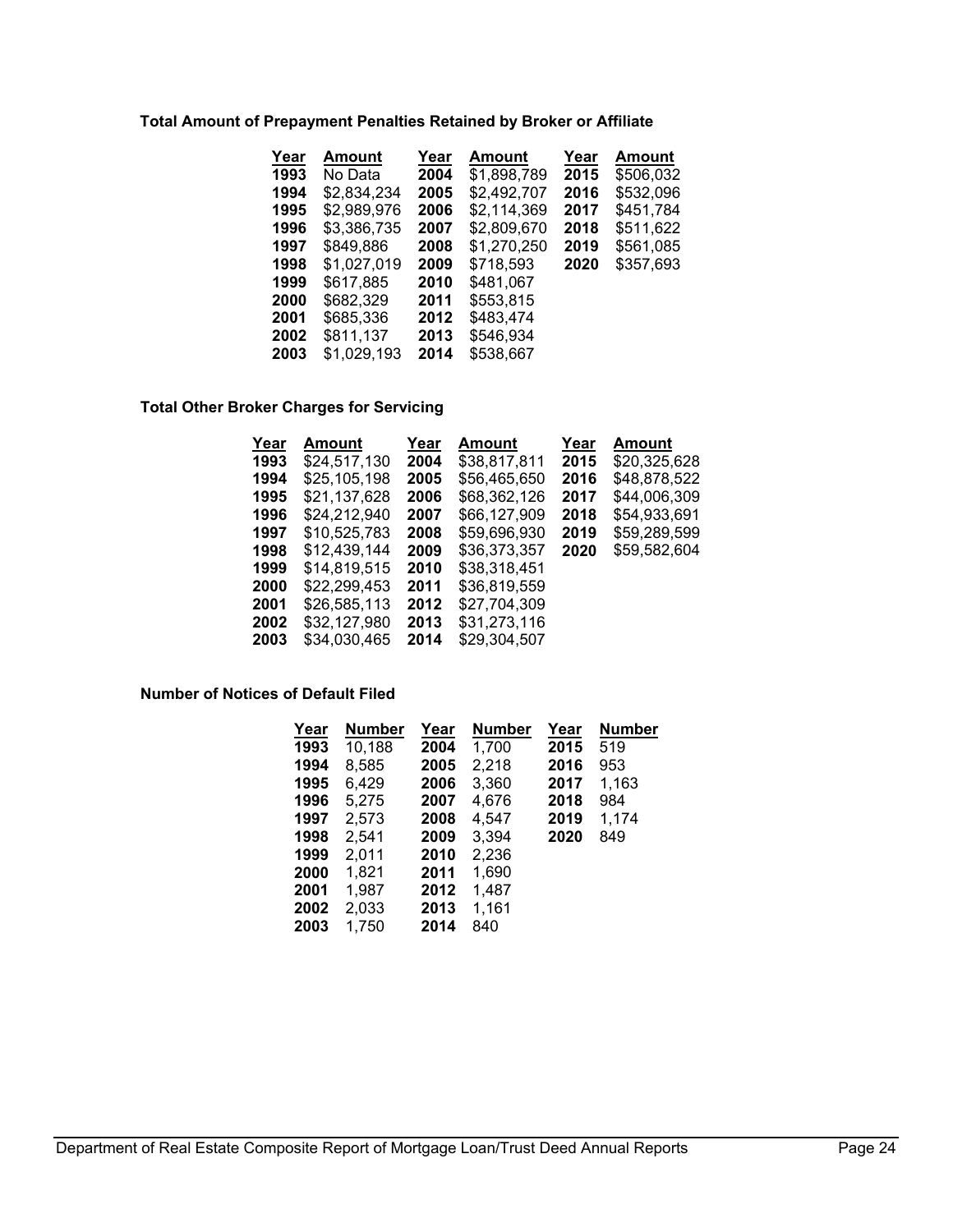#### **Number of Trustee's Sales, Judicial Sales or Deeds in Lieu of Foreclosure Recorded**

| Year | Number | Year | <b>Number</b> | Year | <b>Number</b> |
|------|--------|------|---------------|------|---------------|
| 1993 | 2,264  | 2004 | 175           | 2015 | 129           |
| 1994 | 2,556  | 2005 | 116           | 2016 | 243           |
| 1995 | 1.782  | 2006 | 305           | 2017 | 194           |
| 1996 | 1.345  | 2007 | 867           | 2018 | 259           |
| 1997 | 857    | 2008 | 2,234         | 2019 | 268           |
| 1998 | 785    | 2009 | 1,822         | 2020 | 260           |
| 1999 | 660    | 2010 | 1,104         |      |               |
| 2000 | 416    | 2011 | 763           |      |               |
| 2001 | 306    | 2012 | 622           |      |               |
| 2002 | 351    | 2013 | 437           |      |               |
| 2003 | 262    | 2014 | 289           |      |               |

## **IX. Total Dollar Amount of Trust Funds Received**

| Year | Amount           | Year | Amount           |
|------|------------------|------|------------------|
| 2001 | \$4.838.047.933  | 2015 | \$1.644.717.489  |
| 2002 | \$5.898.600.466  | 2016 | \$2,281,214,515  |
| 2003 | \$6,830,792,014  | 2017 | \$393.859.883    |
| 2004 | \$8.809.661.216  | 2018 | \$13,168,195,376 |
| 2005 | \$10.659.711.061 | 2019 | \$14.687.477.594 |
| 2006 | \$10,543,075,192 | 2020 | \$13,063,392,551 |
| 2007 | \$8.327.924.541  |      |                  |
| 2008 | \$5.453.972.593  |      |                  |
| 2009 | \$3.523.580.338  |      |                  |
| 2010 | \$3.095.052.797  |      |                  |
| 2011 | \$3.352.075.276  |      |                  |
| 2012 | \$3,777,332,851  |      |                  |
| 2013 | \$5,111,142,532  |      |                  |
| 2014 | \$2.140.533.495  |      |                  |

## **Escrow/Client Activity**

| Year | Amount          | Year | Amount          |
|------|-----------------|------|-----------------|
| 2001 | \$1.856.485.353 | 2015 | \$389.047.741   |
| 2002 | \$2,444,500,216 | 2016 | \$681,160,051   |
| 2003 | \$3,031,042,065 | 2017 | \$18.391.347    |
| 2004 | \$3.995.337.187 | 2018 | \$1,118,176,403 |
| 2005 | \$4.789.373.360 | 2019 | \$907.528417    |
| 2006 | \$4.360.675.885 | 2020 | \$543.405.898   |
| 2007 | \$3.269.775.119 |      |                 |
| 2008 | \$1.596.814.377 |      |                 |
| 2009 | \$931.548.694   |      |                 |
| 2010 | \$944.689.194   |      |                 |
| 2011 | \$992.388.082   |      |                 |
| 2012 | \$1.172.122.530 |      |                 |
| 2013 | \$1.573.390.815 |      |                 |
| 2014 | \$1,315,068,343 |      |                 |